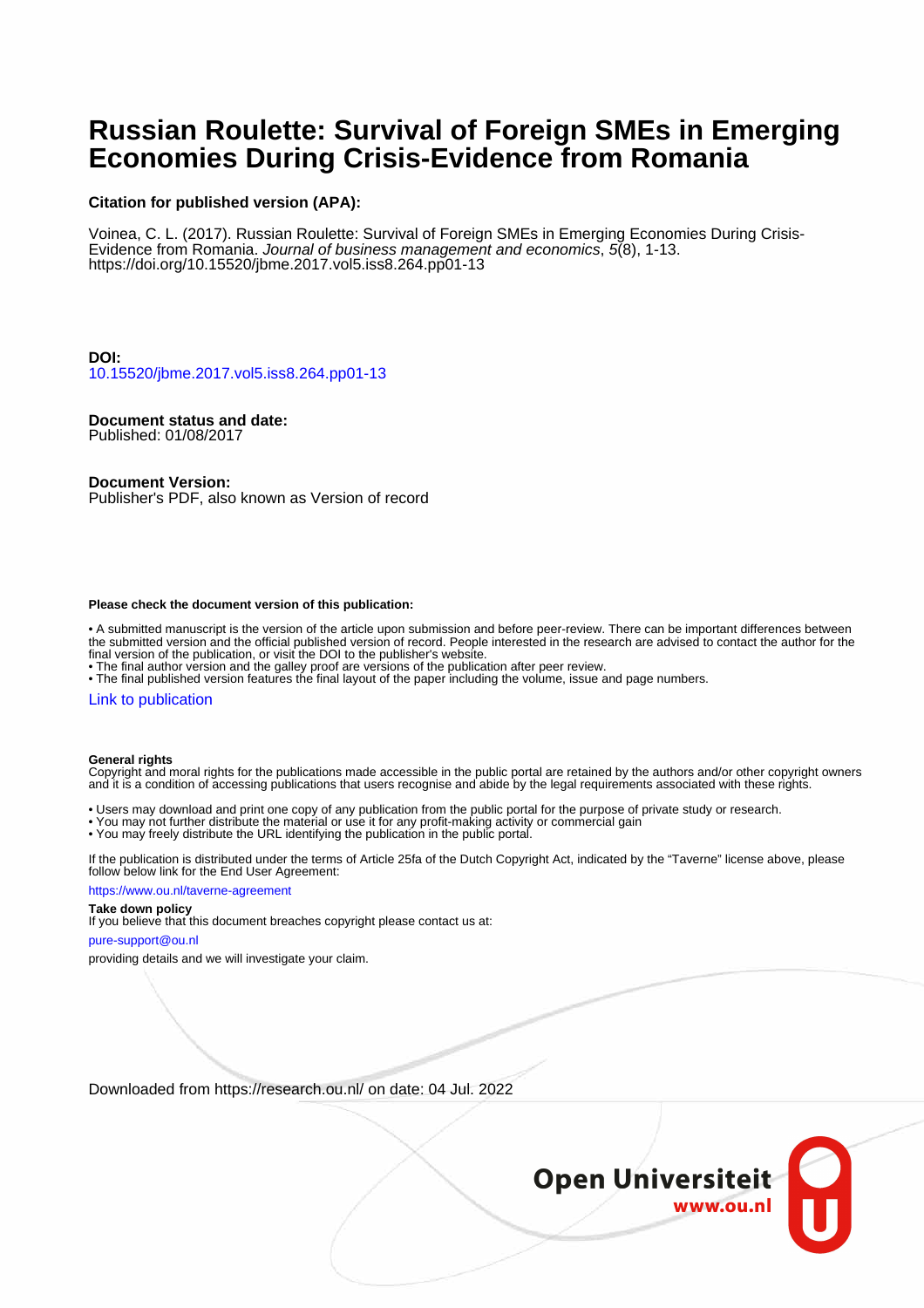**INNOVATIVE JOURNAL IODKIA** 



**[JOURNAL OF BUSINESS MANAGEMENT AND ECONOMICS](http://innovativejournal.in/index.php/jbme)**



Homepage: http://innovativejournal.in/jbme/index.php/jbme

## **Russian Roulette: Survival of Foreign SMEs in Emerging Economies During Crisis - Evidence from Romania**

Cosmina Lelia Voinea

Author's affiliation: Faculty of Management, Science and Technology, Open University, Heerlen, Netherlands Central Mailing Address: Open Universiteit, P.O. Box 2960, 6401 DL Heerlen (NL)

### **DOI:**

*Abstract:* The survival circumstances for foreign SMEs in emerging economies during an economic crisis are extremely difficult. In this research we focus on examining underlying firm and corporate level characterisctics, which are not affected directly by strategic decisions, as a response to the crisis among foreign SMEs operating across 12 industries in Romania. Our empirical findings show that the type of industry, the country of origin, the industrial development and political systems of home and host countries have a significant relationship to the companies' survival. These findings indicate the increasing intricacy of the relationships between various host economies, players of economic origins but also political institutions, as well as underline the global interconnectedness and home-host dynamics wave effects.

### **INTRODUCTION**

The most recent economic crisis was considered the most severe and intense great recession since World War II. Many countries experienced economic decline; even though the ad-hoc mechanisms for preventing the collapse of the international payments systems were effective, the crisis left behind it a lot of concern about the future (Nabli, 2011). However, not all countries were affected by the crisis equally (Rose & Spiegel, 2009). In particular, emerging economies which could not rely on borrowed reserves via swap lines had to make rapid adjustments when the crisis developed (Aizenman et al., 2010). Emerging economies represent an interesting context for observing the performance of foreign firms for various reasons: they present multiple opportunities for growth attracting a wave of foreign firms; they have an uncertain institutional framework, on-going processes of refining regulatory framework, a low regulatory burden for foreign firms etc. Such economies thus present a mixture of attraction and rejection magnets for foreign firms, in some ways making life easy for these firms but in other ways posing just as many challenges as the advantages offered.

Considering all this, international business scholars make the point that emerging economies represent the place and source for future theory testing, revelations and exploration (Uhlenbruck & De Castro, 2000; Oviatt, 1997). Additionally, the fast growing emerging markets offer a diversity of strategic goal opportunities for foreign firms. Regardless of their pedigree, all foreign firms are always on the lookout for various strategic objectives across the boundaries of emerging economies and, from what various studies and empirical phenomena have shown us, emergent economies are more than able to deliver (Uhlenbruck & De Castro, 2000).

In the context of emerging economies in transition, economic downturn and crisis circumstances only enhance the difficulties faced by foreign firms in terms of surviving in such environments. Many companies have thus had to

implement substantial changes compared to the way they used to operate, in order to survive. During economic recession is emerging economies the contextual uncertainty and bounded rationality enhance the external environment's volatility or unpredictability. On the other hand, as stated by Booth (1993), failure, chaos and change are ubiquitous. Managers try to redefine failure, chaos and change, concentrating on changing failure to success, or else ignore these factors. Moreover, change per se is so rapid that the prediction of future shock is a reality (Booth, 1993). In such a context, many companies go bankrupt, due to their inflexibility and insufficient dealing with changes (in this case the crisis).

As stated earlier, this crisis has not had the same impact on all countries. Rose and Spiegel (2009) obtained nonsignificant results when trying to connect incidence and severity of the crisis and countries' national characteristics, such as regulatory framework, financial conditions and macroeconomic, institutional and geographic features. As the number of foreign enterprises in countries all around the world is on the rise, with increasing interconnectedness at all levels, the recent economic crisis resulted in a decrease, or even turned many economic indicators negative, not only locally in particular countries, but as a chain reaction too (Internationalization Monitor, 2010).

Given that all institutions, enterprises, or other entities are somehow connected to banks or financial institutions (where the crisis broke out) through financial products and have continuous transactions with each other, they also experienced problems, originating in the banking industry. A decline in many economic indicators of firms, governments and other entities followed these events. Also, problems with solvency occurred, due to a decline in the value of riskier assets, while consumer demand decreased as well (Poole, 2010). Thus, although of great importance, we will not consider any strategic actions, since these act as a reflection of firms' management capabilities and their reaction to the crisis. Firm characteristics are, however, of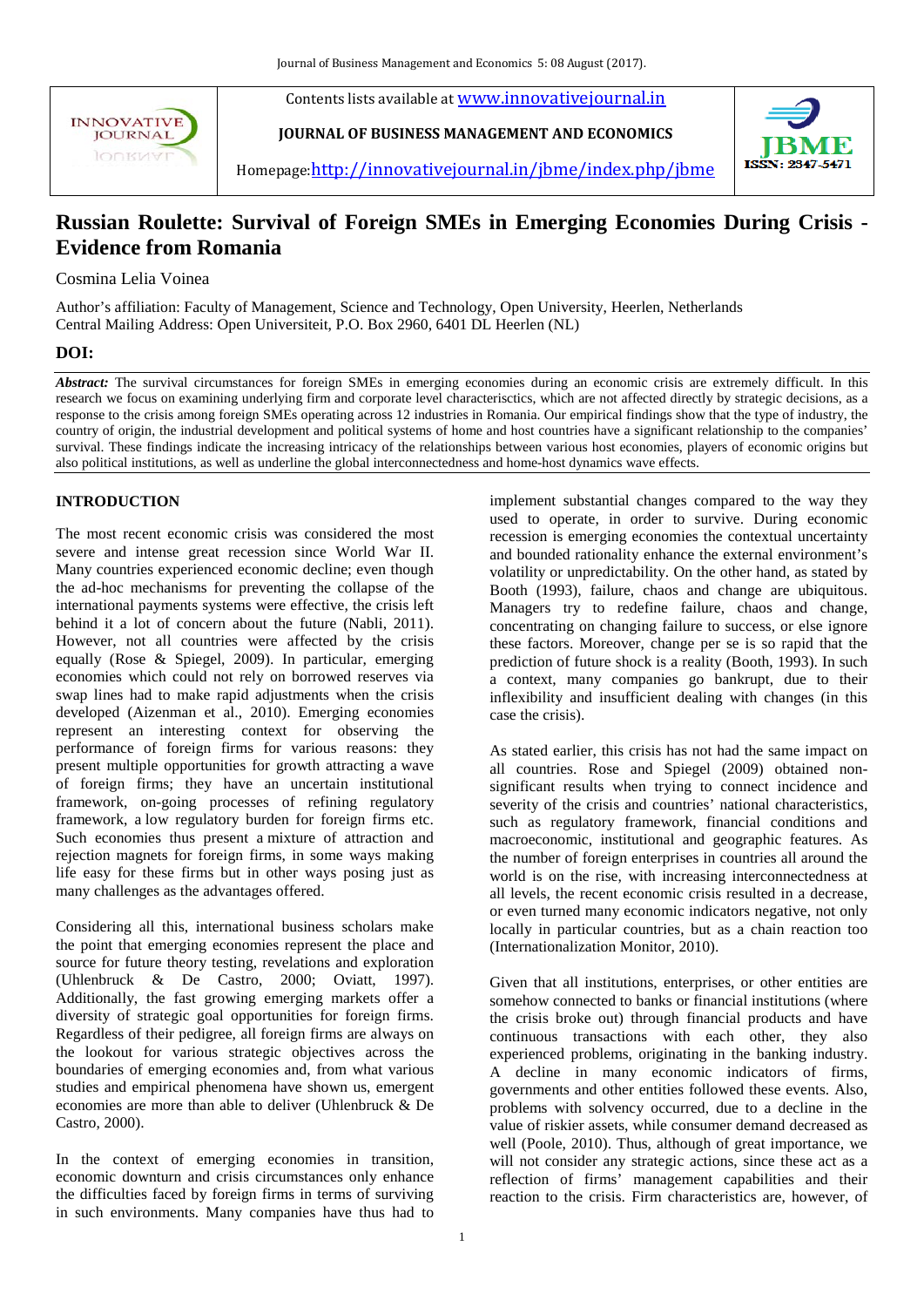crucial importance, since they represent the pre-set or fixed conditions and organisational capabilities, which can further the understanding of survival or bankruptcy as a result of a crisis environment.

Therefore, we assume that attributes resulting from the macro-level cannot always be influenced (in a shorter period of time) by managers; hence, firm's characteristics and the level of its interaction with the market and nonmarket environment and its flexibility and ability to adapt, can all play an important role in dealing with and surviving a crisis (Baron 1995; Cook & Macaulay, 2010). Characteristics such as a firm's financial condition, its age, size, type of industry, country of origin, represent indicators of the firm's functioning which are relevant during a crisis too and which reflect the crisis' consequences on the firm's performance or survival. Thus, in this research we examine underlying firm and corporate level characteristics, which are not affected directly by strategic decisions as a response to the economic recession among foreign companies that survived the crisis, in the context of an emerging economy.

The empirical analysis we have conducted focuses on the period before and after the crisis, in order to establish the critical characteristics of survival among foreign SMEs located in Romania. We focused on Romania because, as international business scholars have pointed out, emerging economies (such as Romania) represent the place and source for future theory testing, revelations and exploration (Gauselmann et al., 2011; Uhlenbruck&De Castro, 2000; Oviatt&McDougal, 1997). Additionally, fast growing emerging markets offer a diversity of strategic goal opportunities for FI (Baack & Boggs, 2008, Enderwick, 2009). Romania is classified as an emerging economy (WEO, 2014). The growth of its GDP has recently increased rapidly, from 19,578 in 1992 to 122,696 (both in million US dollars) in 2006 (WEO, 2014). Therefore, this study has chosen to use data from foreign SMEs operating in Romania. The data for this study were gathered using a (postal and email) questionnaire survey, conducted among strategic decision makers (managing directors or owners) of SMEs, in the summer of 2013.

In section two, the issues and theories that are relevant to this study are described, followed by a presentation of issues around methodology in section three. Section four is dedicated to the analysis and empirical results, as well as a presentation of the testing of our hypothesis. Section five interprets the results and reflects on their implications for theory, followed by our conclusions and future research ideas.

### **FIRM LEVEL CHARACTERISTICS AND PERFORMANCE DURING ECONOMIC CRISIS**

In the current literature, much has been written about the most recent crisis and its negative consequences on economies (Radun, 2010; Bexley et al. 2010; Nabli, 2010; Rose & Spiegel, 2008, 2009; Sturgeon & Van Biesebroeck, 2010). For example, Bexley et al. (2010) mention that 305 banks went bankrupt in 2009, while during the period of the 1980s-early 1990s, this number reached 1600. Therefore, it is not possible to blame the crisis as the only reason for all the company bankruptcies during this period. Witteloostuijn

(2000) states that the decline of an organisation can be caused by internal factors, such as organisational inertia, escalating commitments, the threat-rigidity effect and external factors, such as strategic competition and turbulence. These factors are also mentioned in a model proposed by Cameron (1988). Besides external factors, there are also firm-related determinants which can influence a firm's performance, its survival or death during conditions of extreme economic downturn. In the following sections we discuss the relationship between companies' financial indicators, their size (based on their employment base and fixed assets), their host country experience, the type of industry in which they operate and finally the country of origin of the SME and their survival during and after the most recent crisis (Grubber-Muecke & Hofer, 2015; Baack & Boggs, 2008).

### *Financial Conditions of Firms:*

Several financial indicators can predict a company's failure. Mensah(1984) argues that bankruptcyis gradual and thus can be predicted at least three years in advance. In a time of economic recession, the possibility that a company will fail is higher; such an outcome is not only caused by internal factors having to do with the company itself (Mensah, 1984). External factors, such as inflation, interest rates and credit availability, as well as the business cycle can, according to Mensah (1984), influence the financial state of a firm, over time. Moreover, in order to examine each of these external factors, different financial indicators are more suitable.

Mossman et al. (1998) have found that Altman's (1968) model, based on financial ratios, was the most accurate one in predicting a firm's failure one year prior to its bankruptcy. However, when it came to three years prior to the bankruptcy, the cash flow model, developed by Aziz et al. (1988) served as the best one for distinguishing between bankrupt and non-bankrupt firms. Mossman et al. (1988) also state that none of the four tested models are able to capture the data adequately and that they are not able to reliably predict a firm's failure more than two years in advance (Mossman et al., 1988).

Even though different field studies propose different financial ratios as the most important indicators, in general it can be assumed that these indicators are concerned with ratios measuring profitability, liquidity and solvency (Altman, 1968). Thus, in order to discuss the financial condition of firms, we will use Altman's (1968) Z-score model and its components, which provide a clear and allencompassing overview, including: working capital/ total assets, retained earnings / total assets, earnings before interest and taxes/ total assets and net worth / book value of total debt.

In the original model (Altman, 1968), the financial indicators are: working capital/ total assets; retained earnings / total assets; earnings before interest and taxes/ total assets; net worth/ book value of total debt and sales / total assets. However, this original model is only suitable for publicly held manufacturing companies, whereas in our research we focus on companies with different ownerships, originating in different industries. Therefore, instead of five financial indicators, the adjusted model uses only four,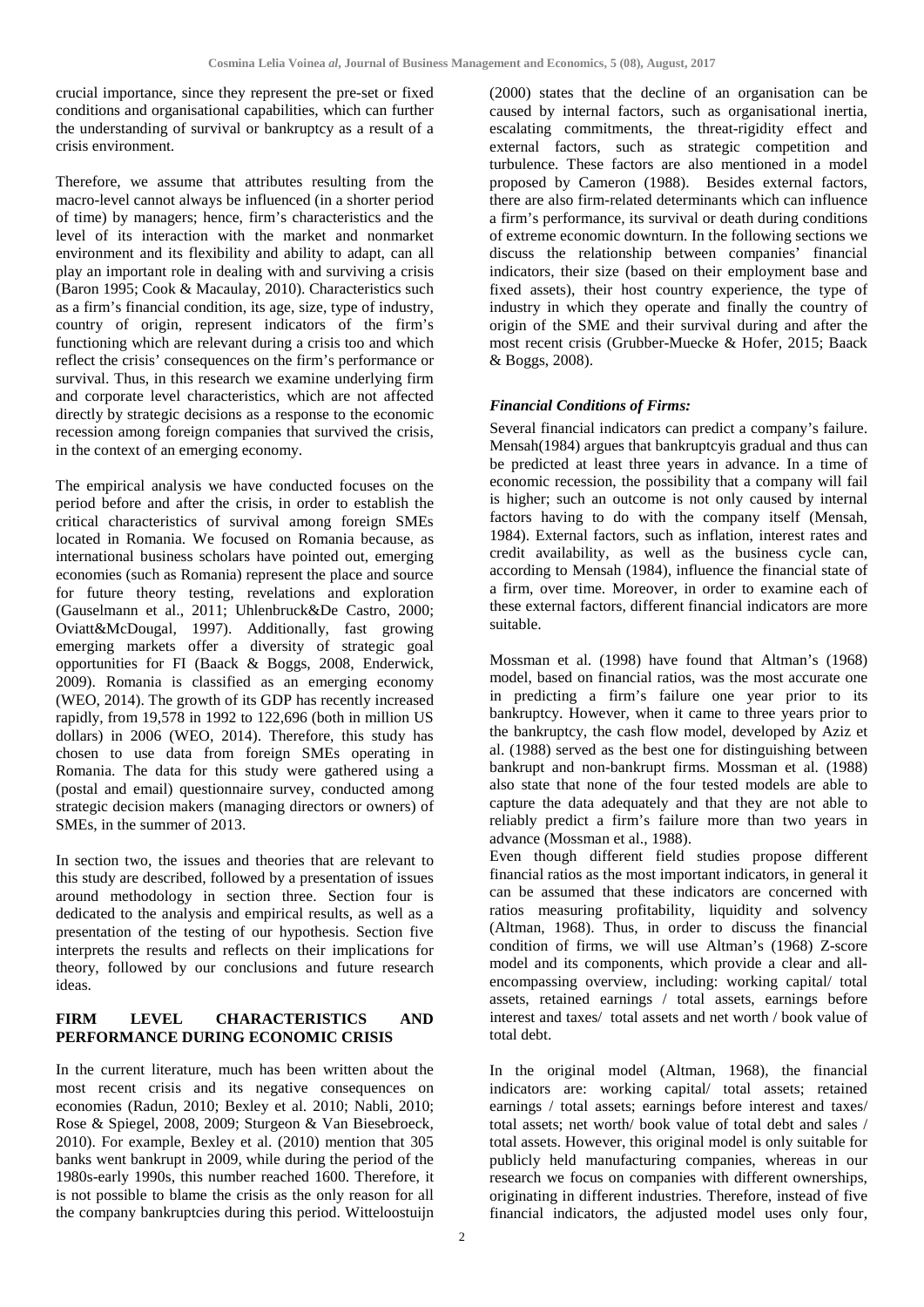without the indicator sales / total assets, controlling for the industries' diversity (Altman et al., 2008).

*Working capital/ total assets***:** a firm which has constant operating losses will have declining current assets, in relation to total assets. If the firm struggles with continuing losses caused either by the seasonality of the market where it operates (i.e. decline in demand) or by poor management decisions regarding product/service management, marketing etc., the firm will lose its ability to fund its day-to-day operations. At the opposite pole, a company with a high working capital/total assets ratio will be more trustworthy, as seen by its suppliers, since the higher ratio indicates that it is able to pay its liabilities on time.

*Retained earnings / total assets:* This indicator measures a firm's cumulative profitability over time. Although the firm's age is implicitly considered here, newer firms may show a lower ratio (because of less time to gain cumulative profits) and therefore higher probability of failure (Altman et al., 2008). When too much borrowed capital accumulates, companies can struggle or even become unable to pay it back to lenders. This issue can be even more critical when a company encounters a sudden relapse in market demand (e.g. resulting in lower sales). Though there are ways to overcome these problems (which is beyond the scope of this paper), such a situation can ultimately lead to a firm's bankruptcy.

*Earnings before interest and taxes / total assets***:** This ratio represents productivity when it comes to the firm's assets, eliminating tax or leverage factors and calculated by dividing a firm's total assets into its earnings, before interest and tax reductions. Thus, the earning power of a firm's assets is closely related with its solvency. If a firm cannot gain enough profit from utilising its assets, whether fixed or current, over time it will lose its efficiency and will in turn encounter problems, having to do with paying its suppliers, paying its employees, leading to a reduction or stop in investments in R&D, marketing, etc. This can be the case especially during a period of economic decline, when some industries suffer from low sales, such as the car industry (Sturgeon & van Biesebroeck, 2010). Those firms that cannot keep up with their competitors are more likely to go bankrupt.

*Net worth / book value of total debt:* net worth/ book value of total debt shows the degree to which a firm's assets can decline in value, before liabilities exceed assets, leading to the firm becoming insolvent. Similarly to the previous ratios included in the Z-score model, this situation occurs when a company cannot utilise its assets efficiently enough, in order to keep the level of its assets higher than the level of its liabilities, which can be caused by an environmental shock (crisis) (Hannan & Freeman, 1984).

After having argued individually about how all four components (Altman's Z-score) of a firm's financial condition can influence its survival or bankruptcy path, we are able to formulate the following hypothesis:

*Hypothesis 1: The higher the value of Altman's Z- score model, the higher is the probability for the firm's survival during economic crisis.* 

### *Resources:*

*Tangible resources:* large firms have more resources that they can use to withstand shocks, while smaller firms, because of their smaller margins for error, cannot easily reduce their scope and therefore their rate of the bankruptcy tends to be higher (Hannan& Freeman, 1984). Numerous authors (e.g. Evans, 1986; Witteloostuijn, 2000; Hannan & Freeman, 1989; Gwemawat & Nabeluff, 1985) have stated that the size of a firm (referring to size as a tangible resource, measured by number of employees and fixed assets) is related to a firm's chance of failure. Gwemawat & Nabeluff (1985) have made the point that, since there are cost asymmetries and different perceptions of costs between small and big firms, these operate differently, at different scales, when facing divergent levels of cost. If scale economies are not dominant, smaller firms deal with decline in demand better, since larger firms will be the first to deal with the costly overcapacity. Therefore, larger firms tend to be the first to exit the market (Witteloostuijn, 2000). Nevertheless, their exit does not necessarily lead to total bankruptcy. Firms can leave some of their business only partially operating (e. g. in terms of their downsizing capacity).

Lee (2009) provides evidence that when it came to performance, the size of a firm matters: bigger companies were shown to outperform smaller ones. However,the results of this study and others like it often do not control for various factors which can play a role, such as firm strategies or entry barriers (Caves &Pugel, 1980; Lee, 2009).

Evans (1986) as well as Hannan & Freeman (1989) have also provided evidence that bigger companies are less likely to fail. However, the relationship between size of firm and chance of failure is often moderated by a firm's entry mode (Witteloostuijn, 2000).

Although these studies did not take place within a economic recession situation, the results might have some validity for companies within a crisis situation. Hence, we can assume that the size of a firm plays an important role when determining its survival and formulate the following hypothesis:

*Hypothesis 2: The larger the tangible resources of a firm, the higher is the likelihood that it will survive during an economic crisis.*

*Intangible resources / experience:* authors like Dunne et al. (1988), Hannan & Freeman (1989), Evans (1986) and Witteloostuijn (2000) confirm, based on their empirical results, that the age of a company (as a measurement of its experience) is important in determining the company's survival. Those companies which can adapt to a changing environment may be less likely to fail (Pangarkar, 2007). Companies which have already experienced critical situations in the past and have managed to survive them may be more successful in dealing with a crisis, compared to younger companies.

This is supported by Altman's (1968) study, in which he found, based on the financial indicators analysis, that the incidence of failure is higher in newer firms. In addition,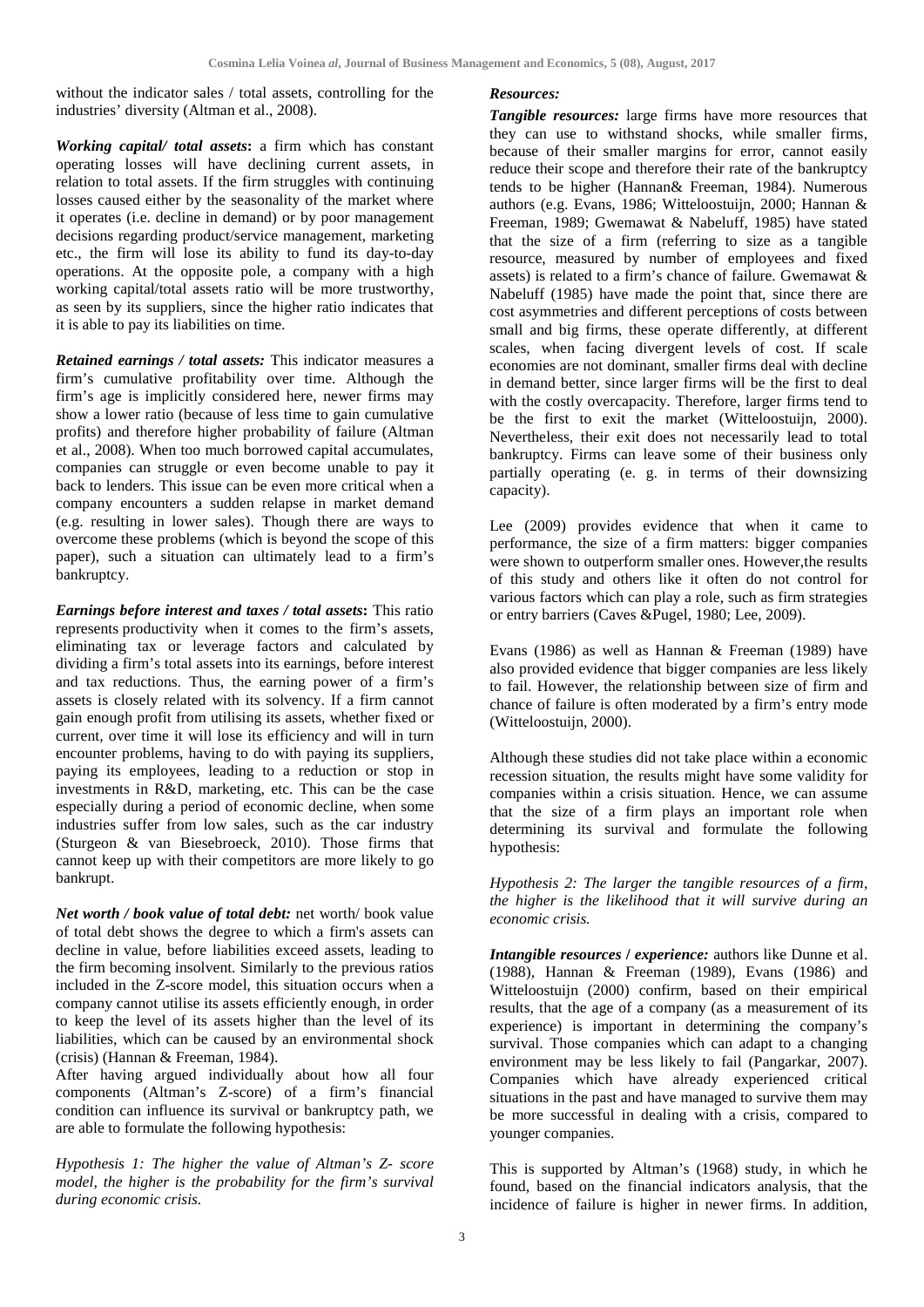young, newly established foreign firms have different priorities than older firms; these differences in terms of priorities are pushed forward by their liability of newness. Moreover, these firms lack sufficient intangible resources, such as experience, knowledge accumulation, social capital and relationship networks in the host setting (Hillman et al., 2004; Boddewyn & Brewer, 1994; Hillman &Hitt, 1999; Hillman, 2003).

The liability of newness offers ground to argue that this lack of intangible resources, such as experience and unfamiliarity with the local environment, the lack of roots and reputation in a particular setting, can create prospects and incentives to deal with recession circumstances. Additionally, a credible reputation is intrinsic to social capital, the tacit resource attained through network building. Furthermore, the liability of foreignness suggests that newly established firms with very limited host experience are more liable and much more prone to risks in the context of a hostile crisis environment. Therefore, we are able to formulate the following hypothesis:

*Hypothesis 3: Firms with more host country experience are more likely to survive a economic crisis.* 

### *Type of industry:*

The recent economic recession had a different impact on companies in different types of industries. The type of industry can also be a factor which distinguishes the firms which survived from those which went bankrupt. The pace of development and growth of an industry reflects the characteristics of firms and vice versa. Also, the demand for particular goods and services can either increase or decrease, in more extreme ways in some industries when compared to others, depending on the characteristics of particular goods and services. In particular, it has been argued that the banking and financial industry, the automotive industry, the construction industry and the housing industry were hit by the recent crisis the hardest (Sturgeon & van Biesebroeck, 2010).

However, some industries were protected by governments, due to the high degree of interconnectedness between these particular industries and the strategic importance for the overall national economic situation (Sturgeon & van Biesebroeck, 2010; Poole 2010). Thus, because of the different degree of interconnectedness between industries, different level of government interventions happened in different industries, and thus not all companies were equally affected by the crisis. Therefore, we can formulate the following hypothesis:

*Hypothesis 4: The survival rate of companies during economic recession differs among different industries.*

### **CORPORATE LEVEL CHARACTERISTICS AND PERFORMANCE DURING A CRISIS**

### *Country of origin:*

As argued by Guillen & Garcia-Canal (2009), since 1990 numerous SMEs from emerging, upper-middle-income, developing or oil-rich countries have emerged in the global

competitive landscape. Since these countries differ in terms of political regimes and stage of economic development, multinational companies may have had to adapt to different environments. Thus, modern SMEs from these countries usually tend to possess better political capabilities and adaptability than traditional ones, since they are more used to dealing with unstable governments in their home countries (Guillen & Garcia-Canal, 2009). Therefore, we propose the following hypothesis:

*Hypothesis 5: The impact of economic recession on a company's survival differs according to its country of origin.*

### *Psychic distance:*

In a more profound way, as in the previous section, the differences between countries also indicate psychic differences existing between the country of origin of the foreign firm and its host country, regarding political systems, level of industrial development, culture, language, all of which are examined by Dow & Karunaratna (2006) in their research. These differences represent a macro-level factor, which constitutes the environment within which firms' managers operate (Dow &Karunaratna, 2006).

The concept of psychic distance, as a relevant issue in international trade, was brought to closer scrutiny by researchers from the Uppsala School, who introduced the Internationalisation Theory (Johanson & Vahlne, 1977; Hosseini, 2006). The underlying argument for inclusion of psychic distance in Internationalisation Theory involved an assumption that companies start the process of their internationalisation in countries that are less psychically distant (Melin, 1992). According to this theory, in countries that are psychically closer, it is easier for a firm to adapt to the environment, resulting in a higher probability of success in that market, when compared to countries with a psychically more distant environment (O'Grady & Lane, 1996; Hosseini, 2006).

However, O' Grady & Lane (1996) also refer to another possible conclusion, according to which starting the internationalization process by entering a country close to home may result in poor performance and, possibly, failure. The possible reason for this can be that possible differences in psychically close countries (markets, environments) are underestimated; for this reason, this has been named the psychic distance paradox (Hosseini, 2006). In the present research, we focus on countries' differences in terms of political systems and industrial development, something which has also been studied by Dow &Karunaratna (2006). Countries' industrial development is connected to business norms and communication, amongst other things; therefore, Dow &Karunaratna (2006) assume that trade between countries with more similar levels of industrial development will be more intense. Following this idea, we assume that the possibility of foreign firms' survival will also differ, on the basis of the differences in industrial development of each firm's home country.

The same argument can be applied to the political system in a firm's home, in comparison to its host country. This is because the existing political system can have a great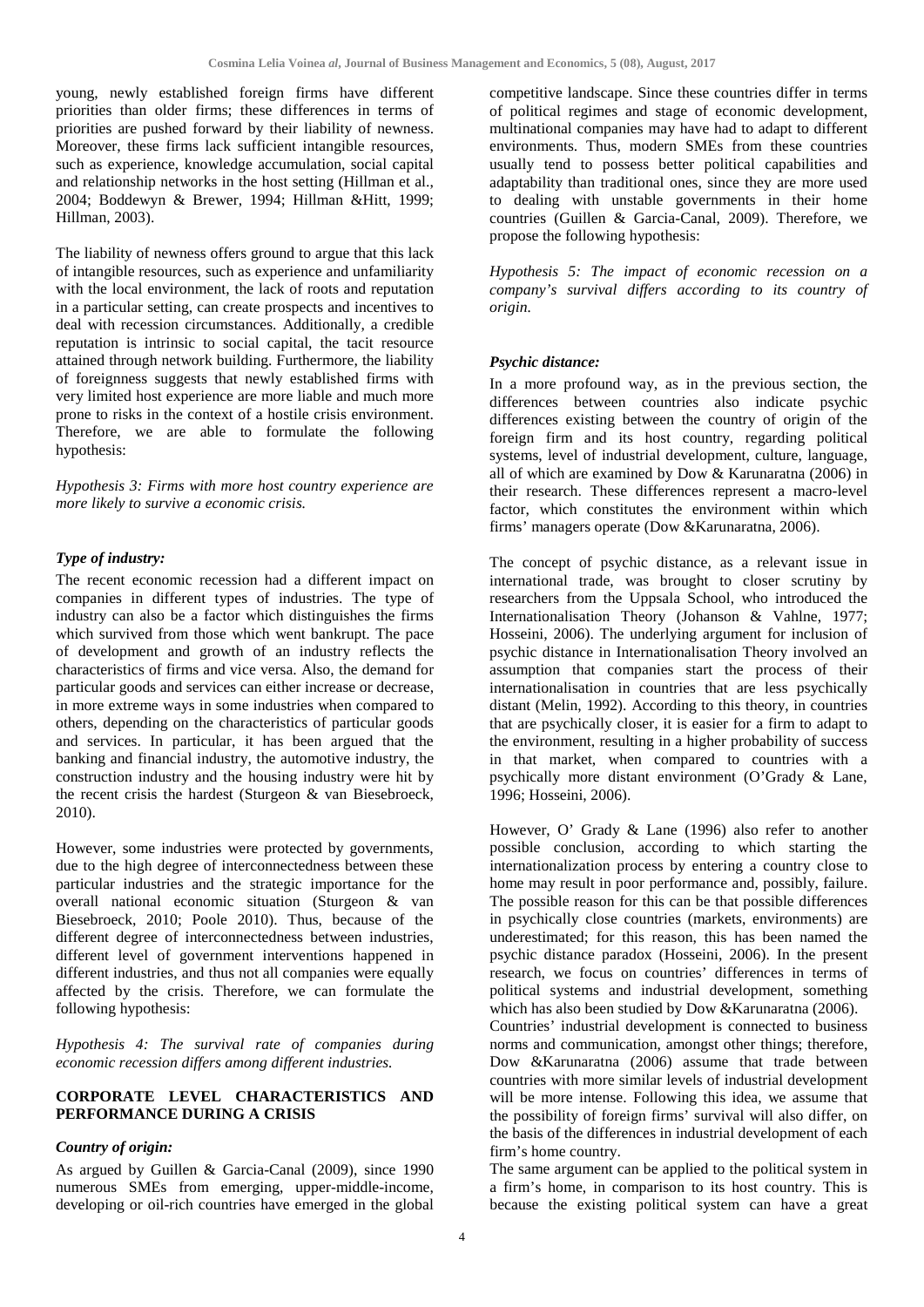influence in many areas, in communication norms when it comes to business-to-government relations, as well as business-to-business relations and business-to-customer interactions (Dow & Karunaratna, 2006).

While being aware of the possible psychic distance paradox (Hosseini, 2006), in our research we hold the assumption that the closer the psychic distance between home and host country, the higher the probability that a company will succeed in this environment; this is also relevant in dealing better with the recent crisis and its consequences. According to these arguments, our next two hypotheses can be formulated:

*Hypothesis 6a: Foreign firms from home countries with an industrial level similar to the host country will be less prone to bankruptcy.* 

*Hypothesis 6b: Foreign firms from home countries with a similar political system to that of the host country will be less prone to bankruptcy.*

### **METHODOLOGY**

#### *Sample and Data:*

In our study, the unit of analysis is represented by foreign subsidiaries located in Romania. These unit is considered at the subsidiary level, which means that even if the two companies are related through a common parent, they represent two separate entities. The total working sample consists of 4000 foreign companies from 36 home countries, including units which were active before the crisis and have remained active after the crisis too, as well as companies which were active before the crisis but have not remained economically active after it.

Our study's sample is highly representative in terms of the structure of the host economy;the active companies account together for almost 90,000 employees and approximately1 billion-euro turnover. Also, according to official statistics, the FDI sectors represented together cca. 45% of Romania's foreign trade. The data were provided by the Romanian Central Bureau of Statistics in the summer of 2012, in terms of the period prior to the recession.

The database contains information and annual reports of the companies, for the period between 2007 and 2011. In order to analyse the data, we employed a variety of techniques as follws: To examine which companies, with particular characteristics, survived the crisis, we performed a crosssectional analysis. Furthermore, to find out the predictive relationship between companies' characteristics and to compare the significance of each independent variable, a logistic regression analysis was the most appropriate technique.

#### *Variables:*

#### *Dependent variable:*

*Survival status* depicts the state of the foreign firm as economically active or non-active. Companies which survived are defined as companies that have remained economically active after the crisis, while non-active

companies are those which went bankrupt during the crisis. In the analysis, active companies are coded as '1' (meaning survival), whereas non-active ones are coded as '0' (meaning bankruptcy).

#### *Independent variables:*

*The variable 'financial condition of the firm'* is measured through Altman's Z-score model (1968).

The calculation of the Z'-score proceeds as follows:

 $Z'' = 6.56(X1) + 3.26(X2) + 6.72(X3) + 1.05(X4) + (3.25)$ 

Where:  $X1 = \text{Working capital}/ \text{total assets}$ 

 $X2 =$  Retained earnings / total assets

 $X3$  = Earnings before interest and taxes / total assets

> $X4 = Net worth/book value of total debt$  $Z =$  Overall index.

The constant (3,25) is included for comparability with the original Z-score (Altman et al., 2008).

This score is calculated and examined for each company for the year 2007 (Z\_2007), in order to see whether there were any indications of financial problems in the following year. According to Altman (1968), companies with a Z-score lower than (1, 81) are in a "distress zone" and thus are very prone to going bankrupt.

In this research, those companies that had the lowest score  $(Z''<1,81)$ , both before the crisis and afterwards, and which went bankrupt in the following year, cannot be reliably considered as having gone bankrupt because of the crisis, since they were more prone to going bankrupt even if they had not been influenced by the crisis. Therefore, when interpreting our results, we have kept this in mind in order to avoid misinterpretation.

Next the Z''-score of each company (for non-active companies in the last year of their active state and for active companies in the last year during which data were available) (further mentioned as "last year") (Z\_last) is calculated, in order to examine its relationship with its survival. Also, the difference between Z" of the "last year" and Z''(2007), (Z\_diff) is calculated, in order to see whether companies with a declining/rising Z" score were more prone to bankruptcy/survival. We expect to see a decline tendency for a high percentage of the companies sampled, which would also justify the negative influence of the crisis on them.

*The variable 'tangible resources'* is measured as the size of a company's employment base (number of employees) and the size of the company's fixed assets.

*The variable 'intangible resources'* is measured as the experience of a foreign firm in the host country, based on the years from when the company was established in the host country (Romania) until the final year of its activity (thus, the overall number of years which the company operated in Romania).

*The variable 'type of industry'* is a categorical variable, as follows: (1) agriculture and food; (2) automotive; (3) construction; (4) mining; (5) computers and electronics manufacturers; (6) transport and communication; (7) finance, banking, and insurance; (8) health care; (9) housing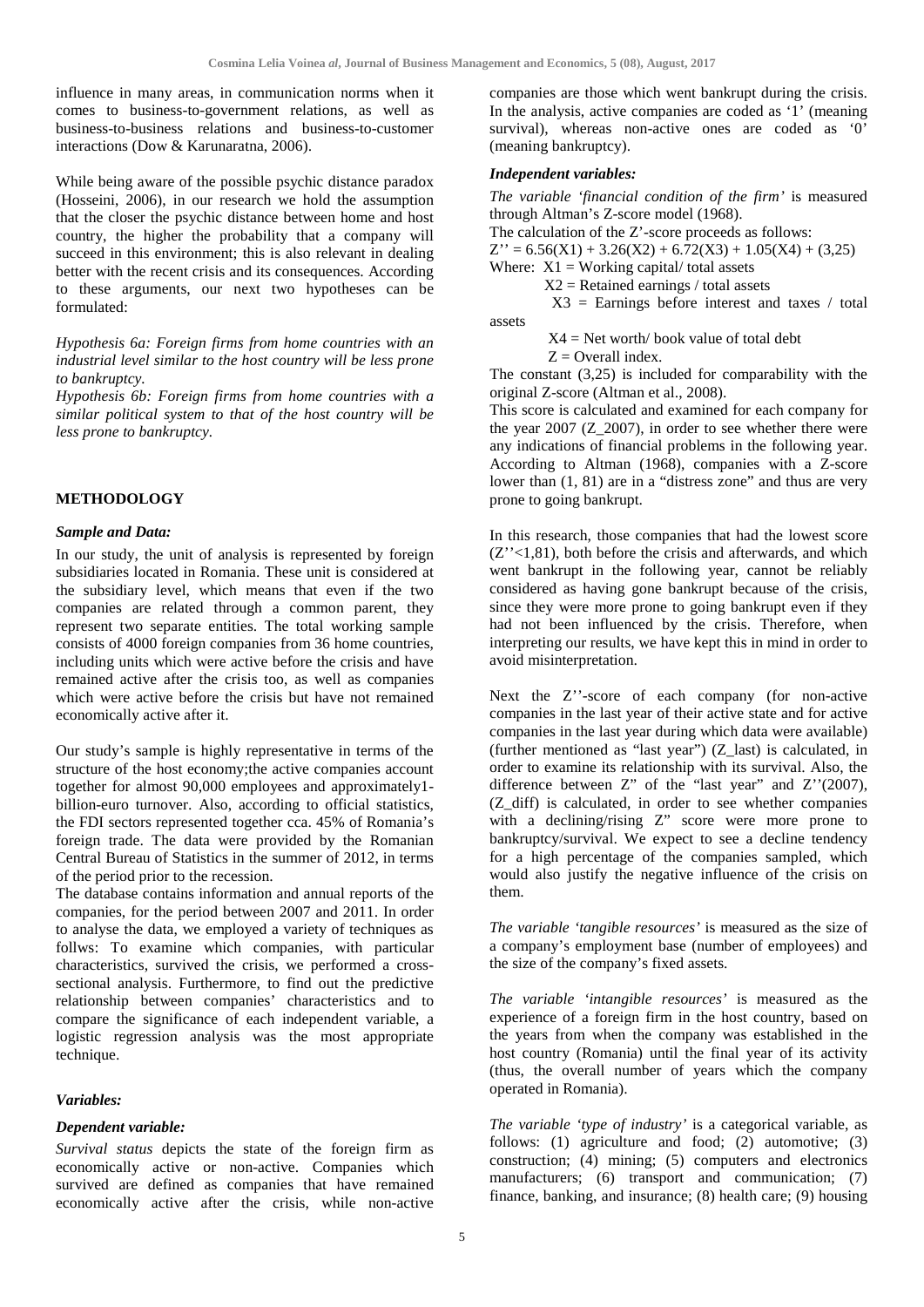



Figure 1. Industry representativeness of sample foreign SMEs in Romania

*The variable 'country of origin'* is a dummy variable of the home country of the foreign firms.

*The variable 'psychic distance'* captures the difference between political systems, in terms of the political ideology that exists in the home country of the foreign firm and the host country; it also captures the difference in terms of industrial development between home and host countries.

The data for this variable are based on Dow & Karunaratna's (2006) instrument, aiming to measure psychic distance stimuli, derived from Beck's (Beck et al., 2001) political ideology scale, which according to Dow & Karunaratna (2006), represent a good indicator for the more general psychic distance measure. These indicators are measured on a metric scale.

### **RESULTS**

Table 1 presents the overview of the preliminary assumptions and the required ratios which are met.

|                                             | N                | <b>Skewness</b>  | <b>Kurtosis</b>  |
|---------------------------------------------|------------------|------------------|------------------|
|                                             | <b>Statistic</b> | <b>Statistic</b> | <b>Statistic</b> |
| Survival status                             | 4000             | $-.520$          | $-1.747$         |
| Tangible resources before crisis            | 4000             | 6.320            | 49.495           |
| Tangible resources final year/at bankruptcy | 4000             | 6.223            | 51.274           |
| Tangible resources average/during crisis    | 4000             | 6.305            | 51.121           |
| Intangible resources                        | 4000             | 2.340            | 7.490            |
| Political distance                          | 4000             | 4.546            | 22.869           |
| Industrial development                      | 4000             | 2.155            | 5.619            |
| Country of origin                           | 4000             | 4.386            | 19.346           |
| Z 2007                                      | 4000             | 11.159           | 143.955          |
| Z_final year of life                        | 4000             | $-7.087$         | 87.716           |
| Z diff                                      | 4000             | $-8.400$         | 83.934           |
| Tangible resources_assets size              | 4000             | 6.934            | 53.402           |
| Valid N (listwise)                          | 4000             |                  |                  |

Table 1. Preliminary assumptions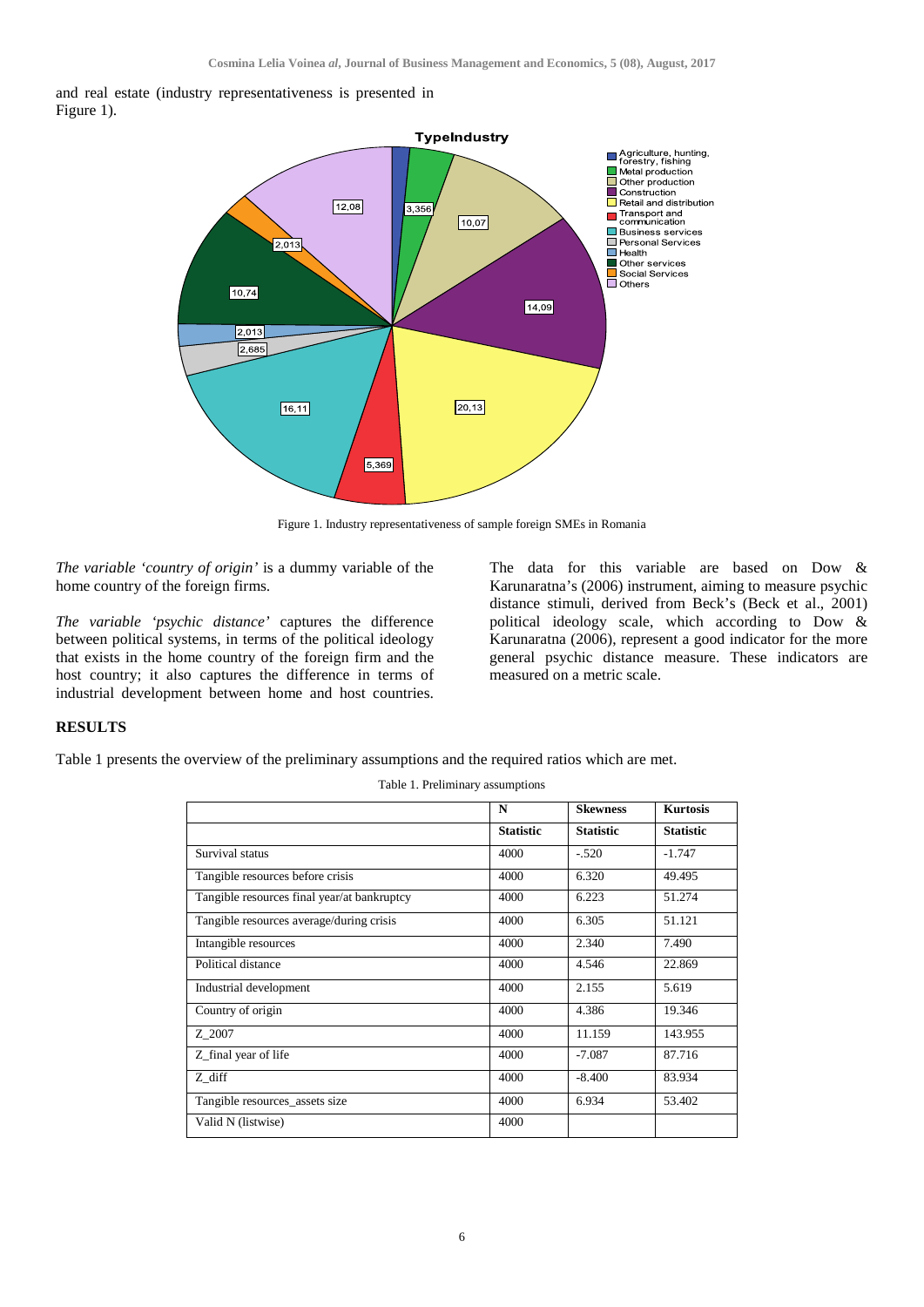From the total numberof observations,62.5 % of the foreign companies remain active while 37.5 % companies went bankrupt.

When comparing the -2\* log-likelihood of the model, which represents the overall fit of the model, where none of the independent variables are included in the model (264.631)

and the model where these are included, it can be seen that the latter has a significantly lower value at 0.05 level (164.808). Thus, our model correctly predicts 81.5 % of all cases.

The results of hypotheses testing are presented in table 2.

| <b>Variables</b>                            | B        | Wald   | Sig. | Exp(B)    |
|---------------------------------------------|----------|--------|------|-----------|
| Type_indust                                 |          | 18.887 | .026 |           |
| (1) Agriculture and food                    | $-.035$  | .002   | .968 | .966      |
| (2) Automotive                              | 19.951   | .000   | .998 | 4.621E8   |
| $(3)$ Construction                          | 1.430    | 1.777  | .182 | 4.177     |
| $(4)$ Mining                                | $-0.952$ | 1.510  | .219 | .386      |
| (5) Computers & electronics manufacturers   | $-1.321$ | 2.591  | .107 | .267      |
| (6) Transport and communication             | $-.702$  | .806   | .369 | .496      |
| (7) Finance, banking, and insurance         | .399     | .193   | .661 | 1.491     |
| (8) Health care                             | $-1.435$ | 3.536  | .060 | .238      |
| (9) Housing and real estate                 | $-2.217$ | 6.616  | .010 | .109      |
| Tangible resources before crisis            | $-.112$  | .058   | .809 | .894      |
| Tangible resources final year/at bankruptcy | $-.108$  | .054   | .816 | .897      |
| Tangible resources average/during crisis    | .222     | .057   | .811 | 1.248     |
| Intangible resources                        | .020     | 2.802  | .094 | 1.020     |
| Political distance                          | $-4.249$ | 6.569  | .010 | .014      |
| Industrial development                      | $-2.224$ | 4.365  | .037 | .108      |
| Country of origin                           | 9.392    | 8.036  | .005 | 11997.616 |
| Z 2007                                      | .125     | 2.248  | .134 | 1.133     |
| Z_final year of life                        | .116     | 3.103  | .078 | 1.123     |
| Tangible resources_assets size              | .000     | 1.041  | .308 | 1.000     |
| Constant                                    | $-.580$  | .532   | .466 | .560      |

Table 2. Overall results

First, we examined the relationship between the Z"-score (Z\_2007) at the time when the companies were not affected by the crisis, in terms of the companies' survival. In order to examine the strength of its relationship with the dependent variable, the Wald statistic was used, which provides the measure of statistical significance for each estimated coefficient in the model (Hait et al., 2010). The Wald statistics for Z\_2007 has a value of 2.248 at 0.134 level of significance. This, however, represents a non-significant impact on the estimation probability. In order to examine the direction of the relationship, either an original logistic coefficient (see B column in Table 2) or an exponentiated logistic coefficient (see  $Exp(B)$  in Table 2) can be used (Hair et al., 2010). Both of these have different values because the exponentiated logistic coefficient is the logarithm of the original coefficient and therefore cannot have a negative value. Variable Z\_2007 shows a positive relationship  $(Exp(B) = 1.133)$ , which means that with increasing the Z"-score, the probability of the companies' survival increases. Therefore, Hypothesis 1 is partially supported.

The tangible resource base of the company has a nonsignificant predictive accuracy in terms of the company's survival. The tangible resources before the crisis show a negative relationship with the survival  $(Exp(B)= 0.894)$ : it could be assumed that companies with a bigger employment base are more prone to bankruptcy during a crisis. However, the value of B- coefficient -0.112 is close to zero, thus, the result can be misleading. Moreover, the Wald statistics (0.058) for variable tangible resources before the crisis are non-significant, at 0.05 level of significance (0.809).

The same results also applyto the tangible resources at the final year, thus the resources during the final year of existence for the companies which did not survive. Furthermore, the variable tangible resources during the crisis shows a positive relationship with the company status as being active / having survived; as in the previous cases, the result of the Wald statistics (0.057) is non-significant (0.811), at a 0.05 level of significance. When taking into account the companies' size, based on the size of their fixed assets, there is a non-significant and weak relationship (Sig. =  $0.308$ ; Wald =  $1.041$ ) between this variable and the dependent variable. Therefore, Hypothesis 2 is not supported.

When testing for the Hypotehsis 3 regarding the impact of the intangible resources (host country experience) on a company's status (survival or bankruptcy) we observed a positive relationship, and because of this we accept Hypothesis 3.

The combined effect of differences between home and host country of origin is positive  $(B = 9,392)$ . Also, the Wald statistics  $(8,036)$  is significant  $(Sig. = 0.005)$ , at a 0.05 level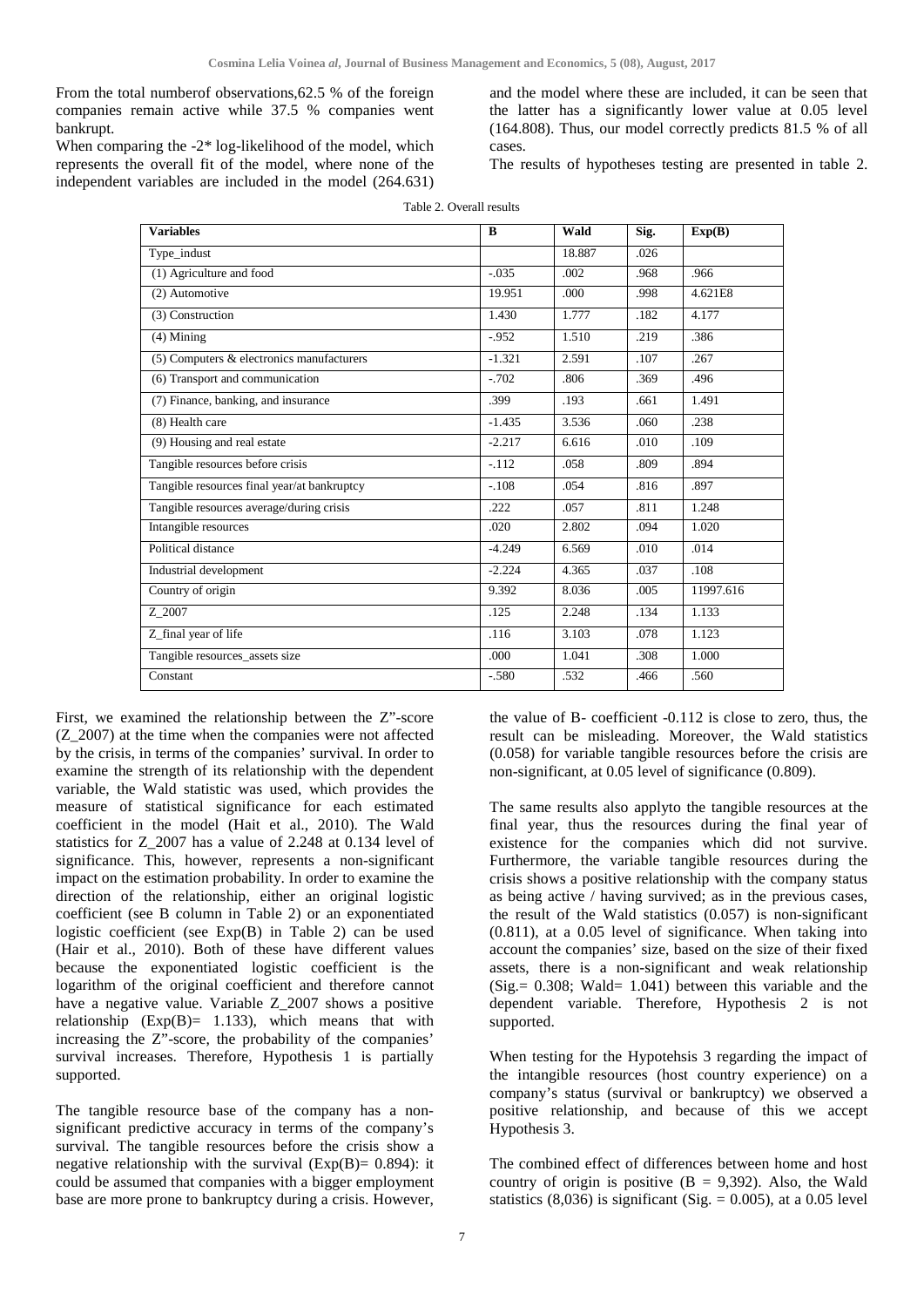of significant. Based on these results, it can be said that with an increasing country difference, the probability of companies' survival during a crisis increases.

The difference between the host and home country's level of industrial development shows a negative relationship with the dependent variable  $(B = -2.224)$ . As in the previous case, this is significant (Sig.  $= 0.037$ ), with the value of the Wald statistics being 4.365. Thus, Hypothesis 6a is supported.

The variable political distance has a negative relationship with the dependent variable ( $B = -4.249$ ). The impact of this variable is significant (Sig.  $= 0.010$ ), at 0.05 level of significance, with a value of the Wald statistics at 6.569. Therefore, Hypothesis 6b is supported.

The variable type of industry exhibits a significant impact on companies' survival (Sig.  $= 0.026$ ), with the value of Wald statistics at 18.887, which is the highest value among all the independent variables. This means that the chance of a company's survival is significantly different depending on the type of industry. Therefore, Hypothesis 4 is supported.

The transport and communication industry exhibits the strongest negative relationship with the survival status, meaning that in our context and sample, the transport and communication industry were the ones who were affected the most by the crisis. This implies that the largest number of companies which did not survive the crisis originated in this industry. Furthermore, the strongest positive relationship with the dependent variable can be seen within the industry of computers and electronics manufacturers.

### **DISCUSSION AND CONCLUSIONS**

The main goal of this paper has been to examine the relationship between specific characteristics of companies in terms of their survival after the emergenceof the great economic depression. We have focused on foreign companies located in Romania, which, according to UNCTAD (2009), was one of the countries most affected by the recent economic and financial downturn.

Our results show that both firm level and corporate level characteristics have a significant relationship to the survival of foreign companies in an emerging economy. Namely, firm's financial condition, its intangible resources, the type of industry, the country of origin, the differences in terms of industrial development and political systems between home and host countries, have all been proven to influence the survival status of the companies that were analysed.

The influence of the type of industry on companies' survival proved to be significant, as expected. Some industries, such as the food industry, the healthcare industry and the energy and sustainability related sectors, were less negatively affected by the crisis, whereas other industry types, such as the housing, financial and banking industries, as well as the automotive industry, were affected more negatively.

Hence, we focused on some companies from these industries in our research and we then extended our focus to other<br>important industries, namely construction, mining, industries, namely construction, computers and electronics, as well as transportation and

communication, in order to gain better reliability in our analysis. Nevertheless, as was mentioned before, some of the core or most important industries, such as the banking industry and the automotive industry were in some cases artificially protected by governments during the recession (Sturgeon & van Biesebroeck, 2010; Poole 2010) in different countries. Ttherefore, any conclusions about whether these industries possess specific characteristics, such as companies' flexibility to adapt more adequately to new situations, cannot be specified by this research.

A more in-depth analysis of the influence of governmental and other players' actions on companies' functioning should be conducted, in order to reach a better understanding about the crisis' positive or negative consequences. The reason for this may be, as mentioned above, that some industries in general, or some individual companies, received support which protected them from bankruptcy. Some authors, such as Baron (1995) and Hillman & Hitt (1999) have taken the approach of examining firms' non-market strategies, concluding that companies (industries) using these strategies can then profit from them. This can in turn influence their performance but can also provide an advantage to other firms, even in free market economies.

Previous issues, regarding different interventions, could also apply to the size of the companies represented, in terms of the size of their employment base and fixed assets. This is because larger companies with more tangible assets and a larger employment base are often under media pressure; also, governments tend to keep them in mind more, as they are important employers compared to smaller companies (Getz, 1997; Meznar & Nigh, 1995). They also have a better chance to influence political actions, while smaller companies more often turn to collective action (Hillman & Hitt, 1999). This should in turn benefit bigger companies rather than smaller ones.

This, however, was not significantly confirmed by our analysis. We assume that one reason for this could be that in a time of crisis, smaller firms are able to implement quick actions to overcome the crisis, whereas the implementation of such actions can be harder to do for bigger companies, because of their larger number of employees. Moreover, we also assume that it could be more difficult for larger companies to deal with the overcapacity during a crisis as well as to sell some of their excessive assets, since investment activity of the market and of other players declines in such periods.

Caves and Porter (1977) as well as Porter (1979) state that the differences between the performance of small and big firms vary across industries (also, see Lee, 2009). In addition, variations in market share and market concentration are important factors when looking at firms' performance, caused by the firms' absolute size. Market power can then be reflected by variables such as capital intensity, R&D expenses, or the intensity of advertising (Lee, 2009). Market concentration can also be a predictor of market power, since firms in concentrated industries can exploit the advantages of collusions, by increasing their profit margins. However, here too, this relationship is influenced by other factors, e. g. the level of entry barriers (Lee, 2009).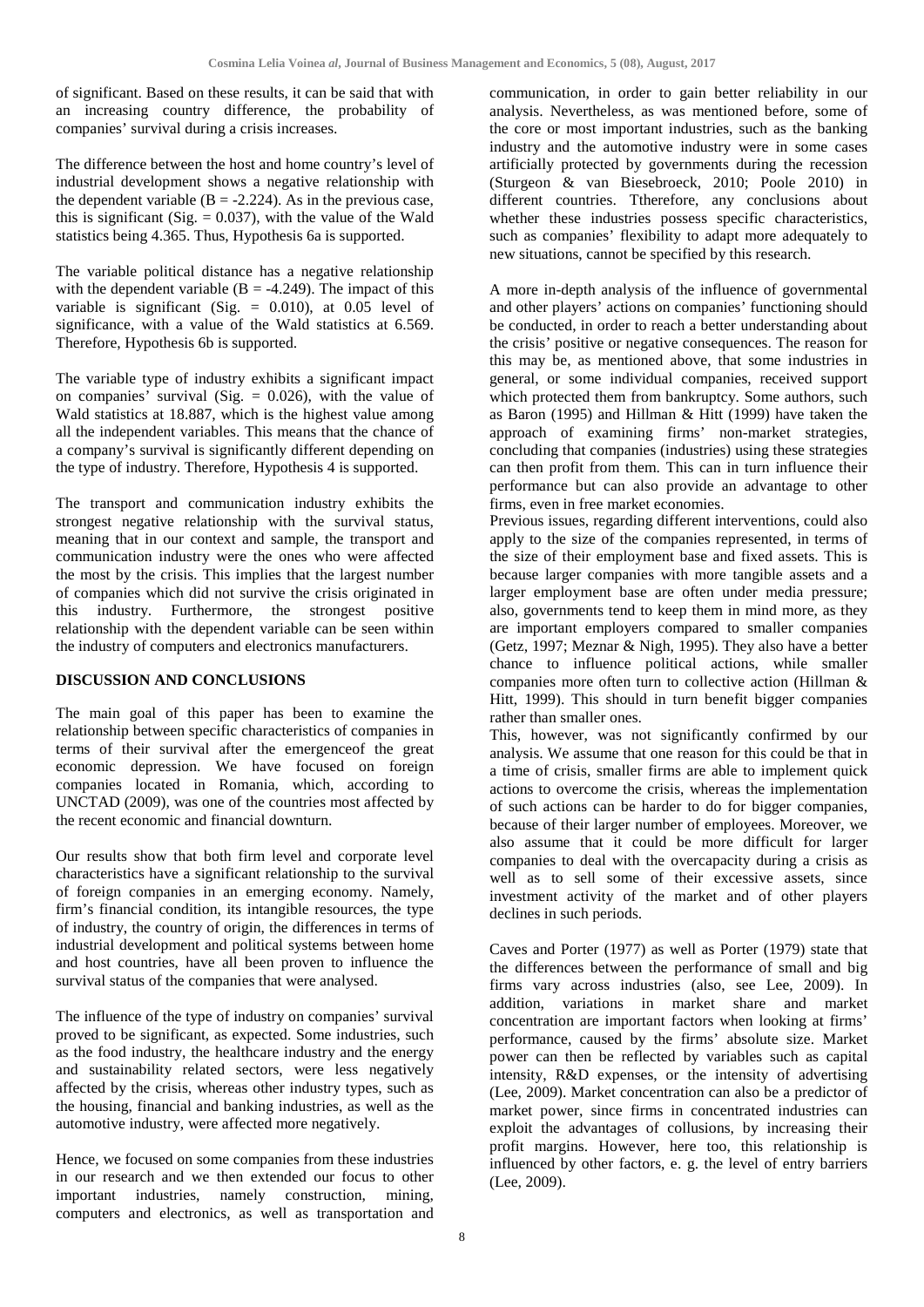Regarding firms' intangible resources, as mentioned before, during longer periods of time, firms may develop their reputation and knowledge and learn to implement strategic actions in more efficient and flexible ways (Hsu & Hannan, 2005; Suchman, 1995). The argument which also supported this hypothesis was that, in order to gain the previously mentioned knowledge and capabilities, younger firms tend to focus more on market-related issues, whereas older companies tend to prioritise institutional issues (Hillman & Hitt, 1999) and are also usually more experienced in dealing with crises. One possible reason could be that the crisis emerged relatively fast, first hitting hard the financial industry, to which both young and old companies are connected through their investments, contracts and other financial assets; this meant that their chances of manoeuvring or swiftly adapting to the new situation were limited. Also, especially in the booming industry sectors, such as computers and electronics manufacturers or other new industries, many younger companies were facing a fast changing environment or had to deal with high seasonality, giving them the ability to adapt to the crisis more quickly. Moreover, because of the high and ever-increasing interconnectivity of some industries, due to globalisation, both young and older companies could have been in, or were somehow connected to, industries with a high level of governmental or other interventions. Therefore, the difference in survival of younger and older companies after the outbreak of the crisis is not so straight forward.

The difference between political systems, when comparing home and host countries, was one of the elements referring to the country difference measure in this research. This proved to have a significant negative influence on companies' survival, as expected. The same results emerged also for the second separate element of the country difference, the industrial development.

As stated by Guillen& Garcia-Canal (2009), modern SMEs from non-traditional countries of origin may actually possess a better capability and adaptability than companies from traditional countries. This is because they are more used to dealing with unstable governments, in their home countries, and can therefore better deal with difficult circumstances, such as a crisis, and their consequences.

When considering Romania as a democratic and industrially emerging country, this result does not necessarily mean that companies from non-democratic or "non-developed countries" are always more successful in surviving the crisis. When it comes to democracy and industrial development, Romania is not considered a country with the best political system and industrial development. The range of political systems of foreign SMEs ranges from Constitutional Monarchy in Liechtenstein to parliamentary democracy (e.g. Germany) and there are also countries with combined political systems, such us the United Kingdom, with unitary parliamentary democracy as well as constitutional monarchy. None of the companies included in the sample, however, originates from current communist countries. Therefore, a wide range of different political systems and levels of industrial developments between countries is not included in our sample. To overcome this problem, future research could lead to different results when it comes to these two variables. However, in our opinion,

because of the increasing globalisation, the difference in industrial development between countries will gradually decrease and the same will also apply to political systems.

On the other hand, Romania is an economy in transition, with low corporate tax rates, which can be of high importance in a time of crisis. Firms in Romania can benefit from high investments in R&D which, since 2002 (and until 2008), increased by 16%, while the share of companies with R&D decreased by 1%. Moreover, Romania is a member of EU and is well located geographically. However, it seems that it will take longer for EU-countries to recover. Also, even if the crisis had not hit all countries at the same time, this would not necessarily have meant that the countries hit first would have been the first to recover (Internationalisation Monitor, 2010).

Future research about the impact of the crisis on companies' survival will be a big challenge and will require a wide approach in order to better understand the relevant issues. Also, a comparison could be made between different countries, ranging from those which were hit by the crisis the most, to those countries which were hit by the crisis the least. This will allow researchers to understand the different patterns according to which firms react to shocks in their market or during a global crisis, as this paper has discussed.

Another venue which we have not been able to explore in our research is the possible and very probable connection between the characteristics mentioned above and the issue of management capabilities. For example, the companies' management, in the context of working in a dynamic environment, in which there is a need to constantly enforce innovations, could be more flexible, or could be better prepared for unexpected situations than companies in a static environment. Harrigan (1980) states that there are some industries and particular firm characteristics where strategic changes can be implemented more easily (Witteloostuijn, 2000). This also depends on the experience of the management team.

Our empirical findings are relevant to multiple-home / single-host FDI. We also suggest future investigation into other types of research contexts, in order to generalise our findings, that is, we suggest that a multiple-home/ multiplehost investigation could be conducted, to cover other nationlevel factors that are not covered in our study (cultural distance, political environments; see Gomes-Casseres, 1990; Kogut&Singh, 1988). Studies have shown that investors consider industrialised economies and emerging economies as two distinct groups and confirm relevant differences in foreign entry modes for the two types of economies (Disdier & Mayer, 2004). Our findings set incentives for future comparison with industrialised economies and point to the need to provide clear arguments about whether such groups of economies should be regarded as different.

This study contributes to the field in various ways. Firstly, the host country that we have focused on is new for the entry mode literature. Even though abundant, previous studies have looked at industrialised economies and to the best of our knowledge, none of the earlier studies has taken a deeper look at economies in transition as well as at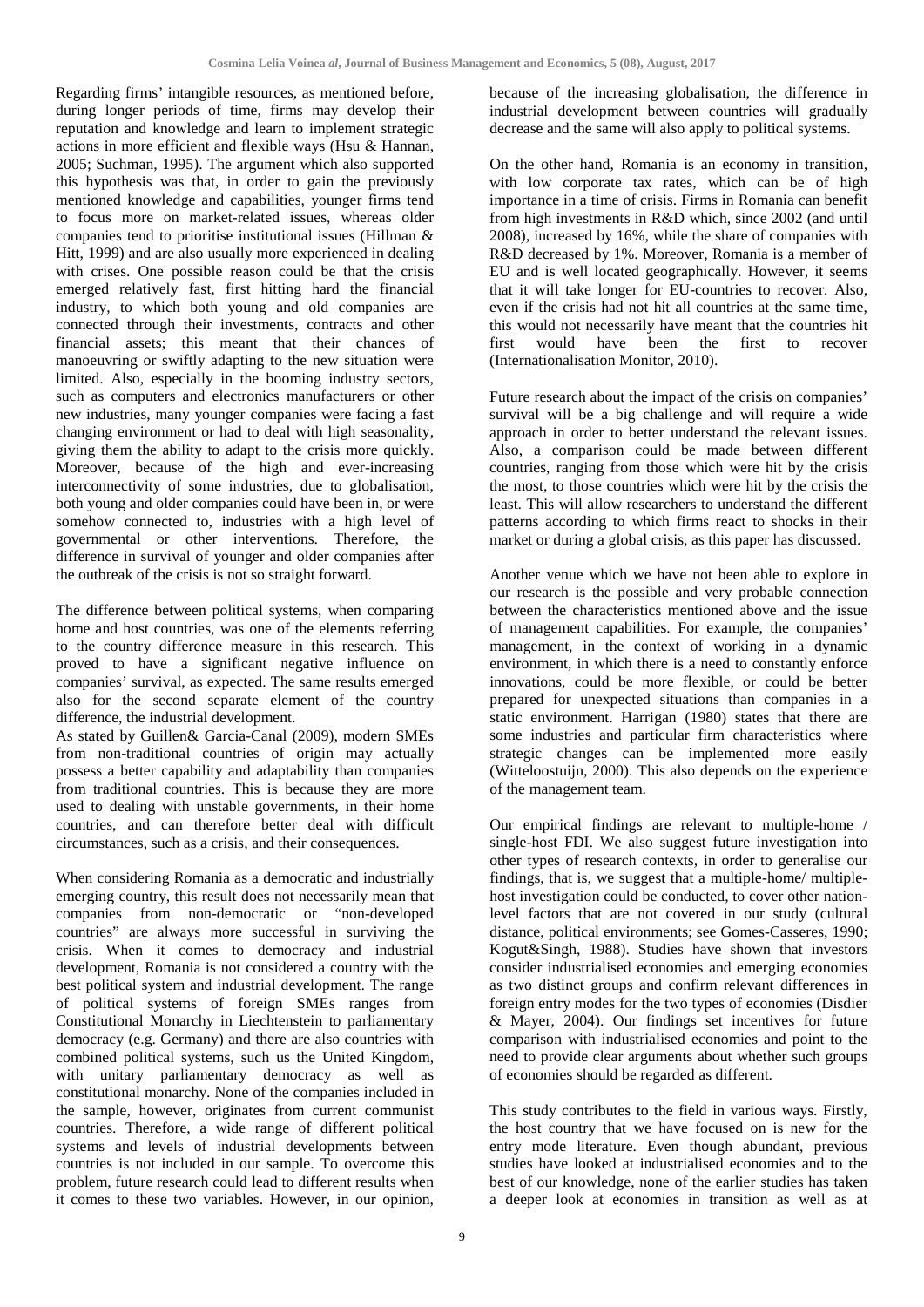characteristics of foreign firms that contribute to their survival during difficult economic circumstances, such as crisis and recession.

### **REFERENCES**

- [1]. Afonso, O. (2001). The Impact of International Trade on Economic Growth.*FEP Working Papers 106*, Universidade do Porto, Faculdade de Economia do Porto. Retrieved March 20, 2011, from [http://www.fep.up.pt/investigacao/workingpapers/wp1](http://www.fep.up.pt/investigacao/workingpapers/wp106.pdf) [06.pdf](http://www.fep.up.pt/investigacao/workingpapers/wp106.pdf)
- [2]. Aizenman, J., Lee, J. &Sushko, V. (2010), From the Great Moderation to the global crisis: Exchange market pressure in the 2000s, *NBER Working Paper 16447.* Retrieved March 21, 2011, from [http://econ.ucsc.edu/faculty/aizenman/Aiz\\_Lee\\_Shs\\_1](http://econ.ucsc.edu/faculty/aizenman/Aiz_Lee_Shs_10_10.pdf) [0\\_10.pdf](http://econ.ucsc.edu/faculty/aizenman/Aiz_Lee_Shs_10_10.pdf)
- [3]. Altman, E. I., (1968) Financial Ratios, Discriminant Analysis and the Prediction of Corporate Bankruptcy, *Journal of Finance*, 589-609.
- [4]. Altman, E. I., Couette, J., Narayanan, P. &Nimmo, R. (2008). *Managing Credit Risk, 2nd Edition*. John Wiley and Sons.
- [5]. Altman, E.I. &McGough, T. (1975). Evaluation of a Company as a Living Concern. *Journal of Accountancy*Arora, H. (2010) Effect of Size and Age on the Performance of Indian Banks Under Different Ownership Forms.*The IUP Journal of Bank Management, IX*  $(1&2)$ , 28-41
- [6]. Aziz, A., Emanuel, D. C. & Lawson, G. H. (1988). Bankruptcy prediction: An investigation of cash flow based models. *Journal of Management Studies, 25,* p: 419-437*.*
- [7]. [Baack,](http://www.emeraldinsight.com/action/doSearch?ContribStored=Baack%2C+D+W) D. W., [Boggs,](http://www.emeraldinsight.com/action/doSearch?ContribStored=Boggs%2C+D+J) D. J., (2008). The difficulties in using a cost leadership strategy in emerging markets, *International Journal of Emerging Markets, 3*(2), 125-139.
- [8]. Baron, D.P. (1995). The Nonmarket Strategy System, *Sloan Management Review*, *37*(1),73-85.
- [9]. Beck, T., Clarke, G., Groff, A, Keefer, P &Walsh, P. (2001) New tools in comparative political economy: the database of political institutions, *World Bank Economic Review15*(1), 165-176.
- [10]. Bexley, J. B., James, J. F. &Haberman, J. (2010). The financial crisis and its issues *Research in Business and Economics Journal.* Retrieved March 19, 2011, from [http://www.aabri.com/LV2010Manuscripts/LV10105.](http://www.aabri.com/LV2010Manuscripts/LV10105.pdf) [pdf](http://www.aabri.com/LV2010Manuscripts/LV10105.pdf)
- [11]. Bielecki, S. &Gori, S. (2010).EU27 international trade in services declined in 2009 following the onset of the global financial crisis. *Eurostat.* Retrieved February 28, 2011, from [http://epp.eurostat.ec.europa.eu/cache/ITY\\_OFFPUB/](http://epp.eurostat.ec.europa.eu/cache/ITY_OFFPUB/KS-SF-10-037/EN/KS-SF-10-037-EN.PDF) [KS-SF-10-037/EN/KS-SF-10-037-EN.PDF](http://epp.eurostat.ec.europa.eu/cache/ITY_OFFPUB/KS-SF-10-037/EN/KS-SF-10-037-EN.PDF)
- [12]. Bonaccorsi, A. (1992). On the relationship between firm size and export intensity. *Journal of International Business Studies*, *23*(4), 605–635.
- [13]. Booth, S.A. (1993). *Crisis management strategy: competition and change in modern enterprises.* New York: Routledge
- [14]. Boutaleb, A. (2003). Criticism of Globalization: Positive and Negative Aspects. *Journal Islam Today, 12*(1) Retrieved March 15, 2011 fro[m http://www.isesco.org.ma/english/publications/islamto](http://www.isesco.org.ma/english/publications/islamtoday/20/P1.php) [day/20/P1.php](http://www.isesco.org.ma/english/publications/islamtoday/20/P1.php)
- [15]. Bretschger, L. &Hettich, F. (2002). Globalization, Capital Mobility and Tax Competition: Theory and Evidence for OECD Countries. *European Journal of Political Economy*, *18*(4): 695-716. Retrieved, April 11, 2011, from [http://www.rsf.uni](http://www.rsf.uni-greifswald.de/fileadmin/mediapool/Fakult_t/Lenz/Diskussionspapiere/07_2000.pdf)[greifswald.de/fileadmin/mediapool/Fakult\\_t/Lenz/Diskussi](http://www.rsf.uni-greifswald.de/fileadmin/mediapool/Fakult_t/Lenz/Diskussionspapiere/07_2000.pdf) [onspapiere/07\\_2000.pdf](http://www.rsf.uni-greifswald.de/fileadmin/mediapool/Fakult_t/Lenz/Diskussionspapiere/07_2000.pdf)
- [16]. Brouthers, K.D. &Hennart, J.F. (2007). Boundaries of the Firm: Insights from International Entry Mode Research. *Journal of Management*, *33*(3), 395-425.
- [17]. Burke, A., Görg, H. & Hanley, A. (2008). The Impact of Foreign Direct Investment on New Firm Survival in the UK: Evidence for Static v. Dynamic Industries *Small Business Economics, 31*(4), 395-407
- [18]. Cameron, K. S., Sutton, R. I. &Whetten, D. A. (1988). *Readings in Organizational Decline: Frameworks, Research, and Prescriptions.* Cambridge, Massachusetts: Ballinger Publishing Company.
- [19]. Caves, R. & Porter, M. (1977). From entry barriers to mobility barriers: Conjectural decisions and contrived deterrence to new competition, *Quarterly Journal of Economics, 91*(2),421–441.
- [20]. Caves, R. &Pugel, T. (1980). *Intraindustry differences in conduct and performance; viable strategies in US manufacturing*. New York University Monograph Series in Finance and Economics, Monograph 1980–2.
- [21]. Cecchetti, S. G., &Fu, Z., (2009). Real consequences of financial crises. *Bank of Mexico*, Retrieved March 11, 2011, from [http://www.banxico.org.mx/dyn/publicaciones-y](http://www.banxico.org.mx/dyn/publicaciones-y-discursos/publicaciones/seminarios/retos-y-crecimiento-oct-2009/%7B990B87E1-284B-E800-36B7-3C8A47F16F6C%7D.pdf)[discursos/publicaciones/seminarios/retos-y-crecimiento](http://www.banxico.org.mx/dyn/publicaciones-y-discursos/publicaciones/seminarios/retos-y-crecimiento-oct-2009/%7B990B87E1-284B-E800-36B7-3C8A47F16F6C%7D.pdf)[oct-2009/%7B990B87E1-284B-E800-36B7-](http://www.banxico.org.mx/dyn/publicaciones-y-discursos/publicaciones/seminarios/retos-y-crecimiento-oct-2009/%7B990B87E1-284B-E800-36B7-3C8A47F16F6C%7D.pdf) [3C8A47F16F6C%7D.pdf](http://www.banxico.org.mx/dyn/publicaciones-y-discursos/publicaciones/seminarios/retos-y-crecimiento-oct-2009/%7B990B87E1-284B-E800-36B7-3C8A47F16F6C%7D.pdf)
- [22]. Commission Recommendation 2003/361/EC of 6 May 2003 concerning the definition of micro, small and medium-sized enterprises*. Official Journal of the European Union.* L 124 of 20.05.2003.
- [23]. Davidsson, P. &Klofsten M, (2003), The Business Platform: Developing an Instrument to Gauge and Assist the Development of Young Firms, *Journal of Small Business Management*, 41(1), 1-26
- [24]. Dow, D. &Karanuratna, A. (2006). Developing a multidimensional instrument to measure psychic distance stimuli. *Journal of International Business Studies,37*, 578– 602
- [25]. Dunning, J.H. (1988). The Eclectic Paradigm of International Production: A Restatement and Some Possible Extensions. *Journal of International Business Studies, 19,*  1-31.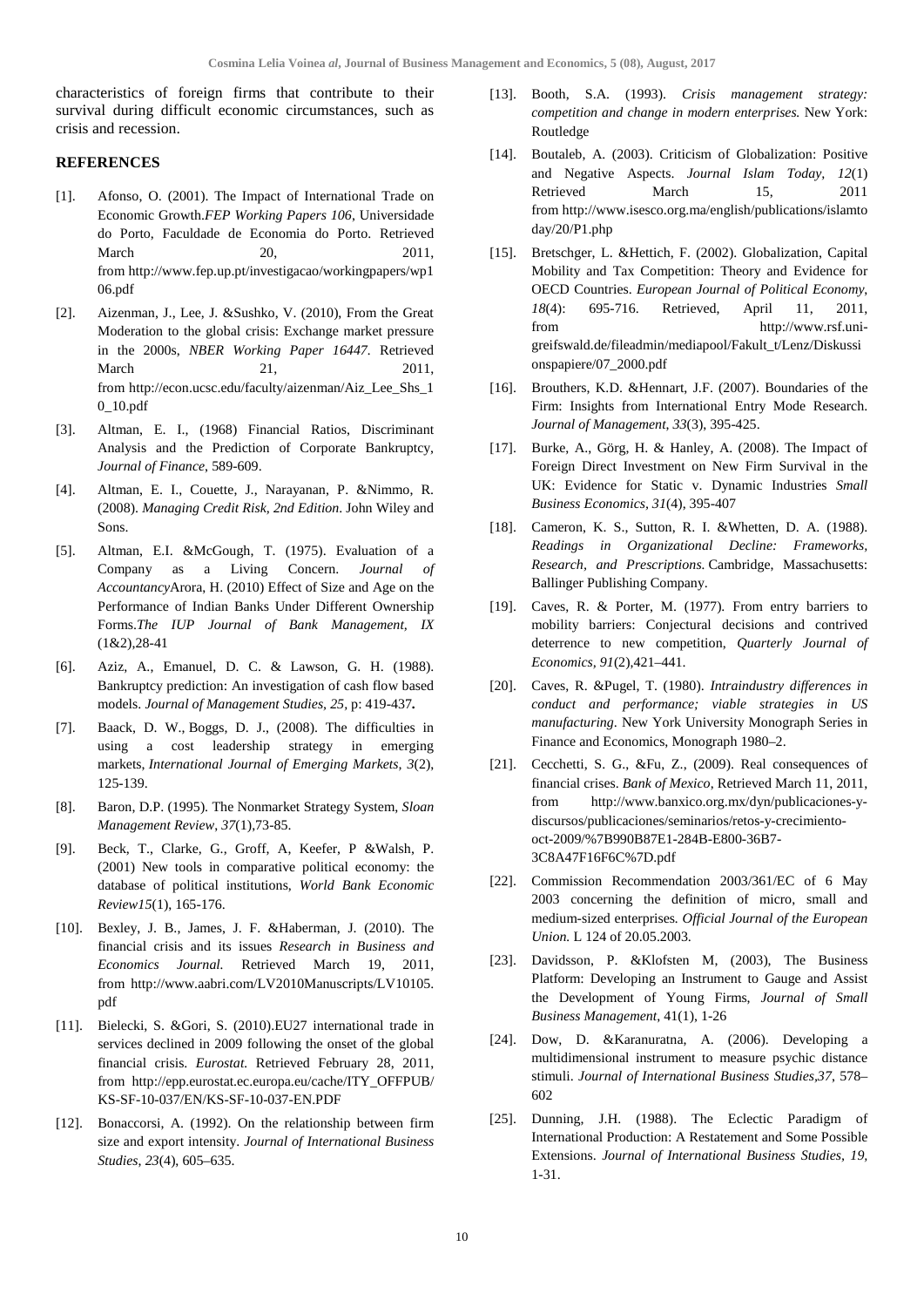- [26]. Dunne, T., Roberts, M. J. & Samuelson, L. (1988). Patterns of Firm Entry and Exit in U.S. Manufacturing Industries. *The RAND Journal of Economics,19*(4), 495- 515 Dunning, J. H. &Lundan, S. M. (2008). Multinational Enterprises and the Global Economy. Edward Elgar Publishing.
- [27]. Enderwick, P. (2009). Responding to global crisis: the contribution of emerging markets to strategic adaptation. *International Journal of Emerging Markets, 4*(4), 358-374
- [28]. Etemad, H. (2004). Internationalization of small and medium sized enterprises: A grounded theoretical framework and overview. *Canadian Journal of Administrative Science, 21*(1), 1-21.
- [29]. Evans, D. S. (1986). The Relationship between Firm Growth, Size, and Age: Estimates for 100 Manufacturing Industries. *Working Papers 86-33*, C.V. Starr Center for Applied Economics, New York University. Retrieved February 14, 2011, fro[m http://econ.as.nyu.edu/docs/IO/9397/RR86-33.pdf](http://econ.as.nyu.edu/docs/IO/9397/RR86-33.pdf)
- [30]. Fiss, P. C. & Hirsch, P. M. (2005). The Discourse of Globalization: Framing and Sensemaking of an Emerging Concept. *American sociological review, 70*, 29–52.
- [31]. Getz, K. (1997). Research in corporate political action: Integration and assessment. *Business & Society*, *36*(1), 36- 72.
- [32]. Ghemawat, P. &Nalebuff, B. (1985).Exit, *RAND Journal of Economics,* The RAND Corporation, *16*(2), 184-194.
- [33]. Ghoshal, S. & Bartlett, C.A. (1990). The Multinational Corporation as an Interorganisational Network. *Academy of Management Review*, *15*(4), 603-625.
- [34]. Govindarajan, V and Gupta, A. (2000). Analysis of the Emerging Global Arena. *European Management Journal*, *18*(3), 274-284.
- [35]. Gruber-Muecke, T., Hofer, K. M. , (2015). Market orientation, entrepreneurial orientation and performance in emerging markets, *International Journal of Emerging Markets,* 10(3), 560-571.
- [36]. Guillén, M.F. & Garcia-Canal, E. (2009). The American Model of the Multinational Firm and the "New" Multinationals from Emerging Economies. *Academy of Management Perspectives*, *23*(2), 23-35.
- [37]. Hair, J.F., Black, W.C., Babin, B.J., Anderson, R.E., &Tatham, R.L. (2010). *Multivariate data analysis*. New Jersey: Pearson Prentice Hall.
- [38]. Hannan, M.T. & Freeman, J. (1989) *Organizational Ecology.* Cambridge, MA: Harvard University Press
- [39]. Hannan, M.T. & Freeman, J. (1984). Structural Inertia and Organizational Change. *American Sociological Review*, *49*(2), 149-164
- [40]. Harrigan, K. (1980). Strategies for Declining Industries. *Journal of Business Strategy*, *1*(2): 20-34.
- [41]. Hillman, A.J. &Hitt, M.A. (1999). Corporate political strategy formulation. A model of approach, participation, and strategy decisions. Academy of Management. *Academy of Management Review*, *24*(4), 825-842.
- [42]. Hogenbirk, A.E. & Van Kranenburg, H.L. (2006). Roles of foreign owned subsidiaries in a small economy. *International Business Review, 15*, 53-67.
- [43]. Hoskinsson, R.E., Eden, L, Lau, C.M., &Wright, M. (2000). Strategy in Emerging Economies. *Academy of Management Journal*, *43*(3), 249-267.
- [44]. Hosseini, H. (2006) Psychic distance, psychic distance paradox and behavioral economics: Modeling MNC entry behavior in foreign markets.*The Journal of Socio-Economics 37,* 939–948.
- [45]. Hsu, G. &Hannan, M.T. (2005). Identities, Genres, and Organizational Forms, *Organization Science, 16*(5), 474- 490.
- [46]. Impact of global crisis on Mexican multinationals varies by industry, survey finds. (2010). The Institute for Economic Research. Retrieved, March 10, 2011, from [http://www.vcc.columbia.edu/files/vale/documents/E](http://www.vcc.columbia.edu/files/vale/documents/EMGP-Mexico-Report-2010-Final-08_Dec_10.pdf) [MGP-Mexico-Report-2010-Final-08\\_Dec\\_10.pdf](http://www.vcc.columbia.edu/files/vale/documents/EMGP-Mexico-Report-2010-Final-08_Dec_10.pdf)
- [47]. Internationalization monitor (2010). Statistics Netherlands, Retrieved February 20, 2011, from [http://www.cbs.nl/NR/rdonlyres/092F7BA8-51EF-](http://www.cbs.nl/NR/rdonlyres/092F7BA8-51EF-4821-AA2A-6A3ACF81400/0/2011m21pub.pdf)[4821-AA2A-6A3ACF81400/0/2011m21pub.pdf](http://www.cbs.nl/NR/rdonlyres/092F7BA8-51EF-4821-AA2A-6A3ACF81400/0/2011m21pub.pdf)
- [48]. Jannsen, N. &Scheide, J. (2010). *Growth Patterns after the Crisis*: This *Time is not Different*. *No*. 22. Kiel Institute for the World Economy, Kiel. Retrieved March 20, 2011, from [http://www.ifw](http://www.ifw-kiel.de/wirtschaftspolitik/politikberatung/kiel-policy-brief/kpb22.pdf)[kiel.de/wirtschaftspolitik/politikberatung/kiel-policy](http://www.ifw-kiel.de/wirtschaftspolitik/politikberatung/kiel-policy-brief/kpb22.pdf)[brief/kpb22.pdf](http://www.ifw-kiel.de/wirtschaftspolitik/politikberatung/kiel-policy-brief/kpb22.pdf)
- [49]. Johanson, J., Vahlne, J.E., (1977). The internationalization process of the firm, a model of knowledge development and increasing foreign market commitment. *Journal of International Business Studies, 8*, 22–32.
- [50]. Lee, J. (2009).Does Size Matter in Firm Performance? Evidence fromUS Public Firms. *International Journal of the Economics of Business,16*(2),*189–203*
- [51]. Libya Civil War: Saudi Oil Surplus Won't Stop \$300 Oil Prices. (2011). *Money Morning*. Retrieved April 10, 2011, from [http://moneymorning.com/ppc/MidEastNews\\_Oil\\_03](http://moneymorning.com/ppc/MidEastNews_Oil_0311_c.php?code=X304M305&gclid=CLfm8ez6o6gCFUWHDgodAlk3HA) [11\\_c.php?code=X304M305&gclid=CLfm8ez6o6gCFUWH](http://moneymorning.com/ppc/MidEastNews_Oil_0311_c.php?code=X304M305&gclid=CLfm8ez6o6gCFUWHDgodAlk3HA) [DgodAlk3HA](http://moneymorning.com/ppc/MidEastNews_Oil_0311_c.php?code=X304M305&gclid=CLfm8ez6o6gCFUWHDgodAlk3HA)
- [52]. *Libya fourth largest oil producer in Africa.* (2011). The Economic Times. Retrieved April 10, 2011, from [http://economictimes.indiatimes.com/news/internation](http://economictimes.indiatimes.com/news/international-business/libya-fourth-largest-oil-producer-in-africa/articleshow/7540270.cms) [al-business/libya-fourth-largest-oil-producer-in](http://economictimes.indiatimes.com/news/international-business/libya-fourth-largest-oil-producer-in-africa/articleshow/7540270.cms)[africa/articleshow/7540270.cms](http://economictimes.indiatimes.com/news/international-business/libya-fourth-largest-oil-producer-in-africa/articleshow/7540270.cms)
- [53]. Lin, Z. (2000). Organizational Performance Under Critical Situations—Exploring the Role of Computer Modeling in Crisis Case Analyses. *Computational & Mathematical Organization Theory*, *6*(3), 277-310
- [54]. London, T. and Hart, S.L. (2004). Reinventing Strategies for Emerging Markets: Beyond the Transnational Model. *Journal of International Business Studies*, *35*, 350-370.
- [55]. Macaulay, S., & Cook, S. (2010), Dealing with a crisis. *Training Journal.* Retrieved, March 3, 2011, from http://www.trainingjournal.com/feature/2010-10-01 dealing-with-a-crisis/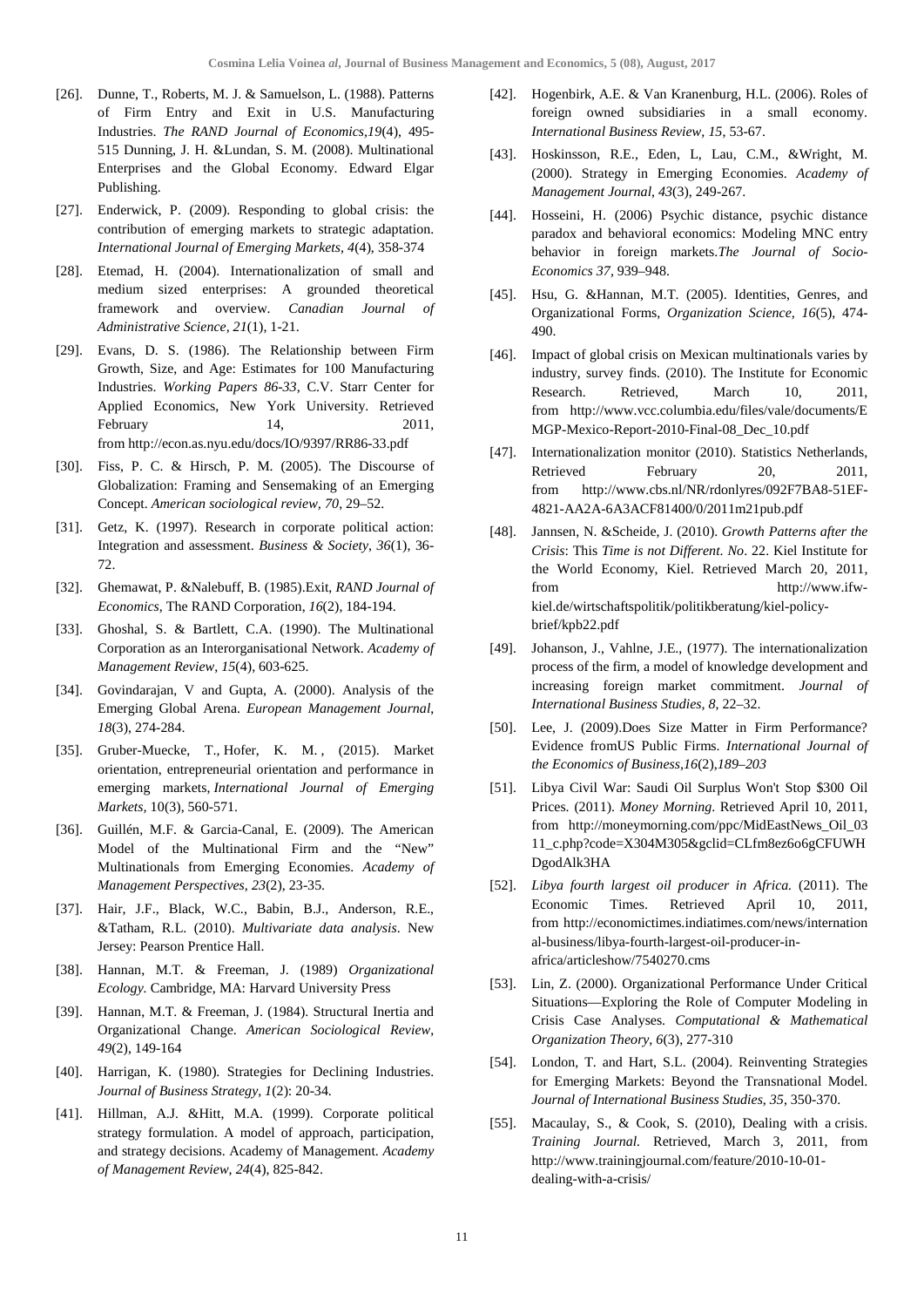- [56]. Melin, L. (1992). Internationalization as a strategy process. *Strategic Management Journal*, *13* (Special Issue), 99-118.
- [57]. Mensah, Y. M. (1984) An Examination of the Stationarity of Multivariate Bankruptcy Prediction Models: A Methodological Study. *Journal of Accounting Research, 22*(1), 380-395.
- [58]. Meznar, M.B. & Nigh, D. (1995). Buffer or Bridge? Environmental and Organizational Determinants of Public Affairs Activities in American Firms. *Academy of Management Journal*, *38*(4), 975-996.
- [59]. Mokyr, J. (2005). Long-Term Economic Growth and the History of technology. in: P. Aghion&S. Durlauf (eds.), *Handbook of Economic Growth*, edition 1, volume 1, chapter 17, 1113-1180
- [60]. Mosakowski, E. (1998). Entrepreneurial resources, organizational choices, and competitive outcomes. *Organization Science*, *9*, 625-643.
- [61]. Mossman, C. E., Bell, G. G., Swartz, M &Turtle, H. (1998) An Empirical Comparison of Bankruptcy Models, *Financial Review*, *33*, 35-54.
- [62]. Moyer, R. (1977). Forecasting Financial Failure: A Reexamination. *Financial Management*.
- [63]. Nabli, M. K. (2010). *The Great Recession and Developing Countries: Economic Impact and Growth Prospects.* The World Bank. Retrieved March 9, 2011, fro[m www.worldbank.org](http://www.worldbank.org/)
- [64]. Financial Statement Ratios (2002). NC State University. Financial Statement Ratios. Retrieved on September 1, 2011, from [http://www2.acs.ncsu.edu/UPA/auth/compliance/stan](http://www2.acs.ncsu.edu/UPA/auth/compliance/standards/resource_2_measures.htm) [dards/resource\\_2\\_measures.htm](http://www2.acs.ncsu.edu/UPA/auth/compliance/standards/resource_2_measures.htm)
- [65]. NFA Results. (2009). Netherlands foreign investments agency.
- [66]. O'Grady, S., &Lane, W., 1996. The psychic distance paradox. *Journal of International Business Studies 27*(2), 309–333.
- [67]. Ohlson, J. (1980) Financial ratios and the probabilistic predictions of bankruptcy. *Journal of Business, Finance and Accounting, 14*, 573-593.
- [68]. Pangarkar, N. (2007). Survival during a Crisis: Alliances by Singapore Firms, *British Journal of Management*, *18*, 209– 223.
- [69]. Peters, G. P. &Hertwich, E. G. (2008). Trading Kyoto,*Nature Reports Climate Change*. Retrieved February 20, 2011, from [http://www.nature.com/climate/2008/0804/fig\\_tab/cli](http://www.nature.com/climate/2008/0804/fig_tab/climate.2008.25_F1.html) [mate.2008.25\\_F1.html](http://www.nature.com/climate/2008/0804/fig_tab/climate.2008.25_F1.html)
- [70]. [Phongpetra,](http://www.emeraldinsight.com/action/doSearch?ContribStored=Phongpetra%2C+V) V., [&Johri,](http://www.emeraldinsight.com/action/doSearch?ContribStored=Johri%2C+L+M) L. M. (2011) Impact of business strategies of automobile manufacturers in Thailand, *International Journal of Emerging Markets*, *6*(1), 17.
- [71]. *Post-crisis growth in developing countries: a special report of the Commission on Growth and Development on the implications of the 2008 financial crisis Commission on Growth and Development* (2010). World Bank.
- [72]. Poole, W. (2010) Causes and Consequences of the Financial Crisis of 2007-2009. *Harvard Journal of Law and Public Policy,33*(2), 421-441.
- [73]. Porter, M.E. (1979) The structure within industries and company performance, *Review of Economics and Statistics, 61*(2), 214–227.
- [74]. Preve, L. &Sarria-Allende, V. (2010). *Working Capital Management.* New York: Oxford University Press
- [75]. Radun, V. (2009). The Global Economic Crisis: Causes, Dynamics, Characteristics, *Megatrend Review*, *7*(1),347- 358.
- [76]. Roberts, A. (2010). The Rise and Fall of Discipline: Economic Globalization, Administrative Reform, and the Financial Crisis.*Public Administration Review*, *70*(sup.1), s56-s63(8).
- [77]. Rogers, H. F. (2010). The global financial crisis and development thinking. *Policy Research Working Paper Series 5353, The World Bank*. Retrieved March 25, 2011, from [http://www](http://www-wds.worldbank.org/servlet/WDSContentServer/WDSP/IB/2010/06/29/000158349_20100629111506/Rendered/PDF/WPS5353.pdf)[wds.worldbank.org/servlet/WDSContentServer/WDSP/IB/2](http://www-wds.worldbank.org/servlet/WDSContentServer/WDSP/IB/2010/06/29/000158349_20100629111506/Rendered/PDF/WPS5353.pdf) [010/06/29/000158349\\_20100629111506/Rendered/PDF/W](http://www-wds.worldbank.org/servlet/WDSContentServer/WDSP/IB/2010/06/29/000158349_20100629111506/Rendered/PDF/WPS5353.pdf) [PS5353.pdf](http://www-wds.worldbank.org/servlet/WDSContentServer/WDSP/IB/2010/06/29/000158349_20100629111506/Rendered/PDF/WPS5353.pdf)
- [78]. Rose, K. A. & Spiegel, M. M. (2010). Cross-Country Causes and Consequences of The 2008 Crisis: International Linkages and American Exposure, *Pacific Economic Review*, Blackwell Publishing, vol. 15(3), pages 340-363.
- [79]. Schultz, F. &Raupp, J. (2010). The social construction of crises in governmental and corporate communications: An inter-organizational and inter-systemic analysis. *Public Relations Review, 36*(2),112–119.
- [80]. Sori, Z. M. and Jalil, H. A. (2009). [Financial Ratios,](http://www.eurojournals.com/jmib_11_01.pdf)  [Discriminant Analysis and the Prediction of Corporate](http://www.eurojournals.com/jmib_11_01.pdf)  [Distress.](http://www.eurojournals.com/jmib_11_01.pdf) *Journal of Money, Investment and Banking, 11*, 5- 15.
- [81]. Statistics Netherlands (2010). Retrieved April 2, 2011, fro[m http://www.cbs.nl/en-GB/menu/cijfers/default.htm](http://www.cbs.nl/en-GB/menu/cijfers/default.htm)
- [82]. Stinchcombe, A. (1965). Social structure and organizations, in: J. March (Ed.) *Handbook of Organizations*,142–193, Chicago: Rand McNally.
- [83]. Suarez-Villa, L., &Walrod, W. (1997). Operational strategy, R & D and intra-metropolitan clustering in a polycentric structure: the advanced electronics industry of the Los Angeles basin, *Urban Studies*, *34*, 1343–1380.
- [84]. Sturgeon, T. J. and Van Biesebroeck, J. (2010). Effects of the Crisis on the Automotive Industry in Developing Countries. Policy Research Working Paper Series 5330, The World Bank. Retrieved March 29, 2011, from [http://www](http://www-wds.worldbank.org/external/default/WDSContentServer/IW3P/IB/2010/06/02/000158349_20100602085323/Rendered/PDF/WPS5330.pdf)[wds.worldbank.org/external/default/WDSContentServer/I](http://www-wds.worldbank.org/external/default/WDSContentServer/IW3P/IB/2010/06/02/000158349_20100602085323/Rendered/PDF/WPS5330.pdf) [W3P/IB/2010/06/02/000158349\\_20100602085323/Rendere](http://www-wds.worldbank.org/external/default/WDSContentServer/IW3P/IB/2010/06/02/000158349_20100602085323/Rendered/PDF/WPS5330.pdf) [d/PDF/WPS5330.pdf](http://www-wds.worldbank.org/external/default/WDSContentServer/IW3P/IB/2010/06/02/000158349_20100602085323/Rendered/PDF/WPS5330.pdf)
- [85]. Suchman, M.C. (1995). Managing legitimacy: Strategic and Institutional Approaches, *Academy of Management Review*, *20*(3), 571-610.
- [86]. TeVelde, D. W. (2008). The Global Financial Crisis and the Developing Countries. *ODI Background Notes* Overseas